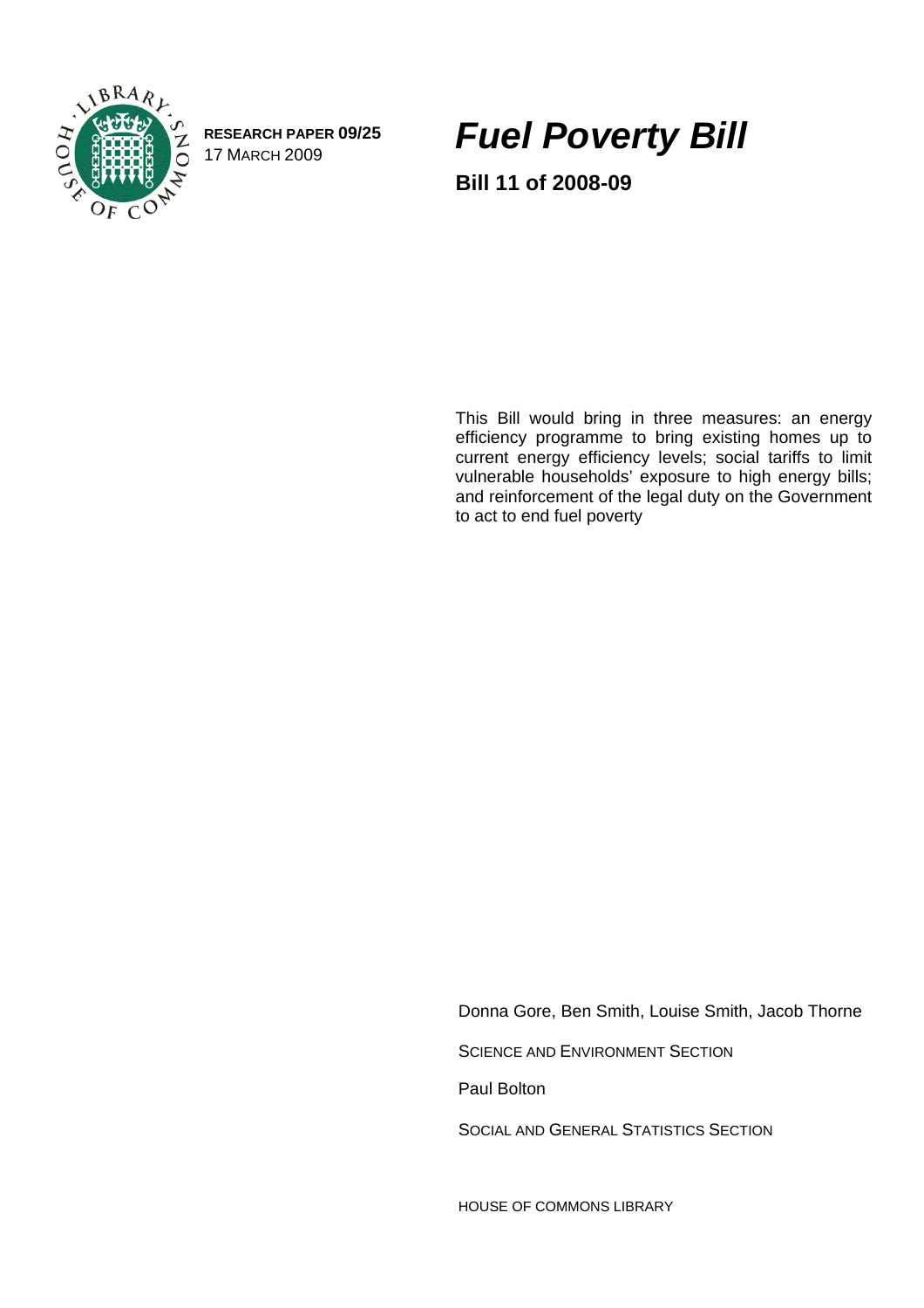#### **Recent Library Research Papers include:**

| 09/09 | Welfare Reform Bill: disabled people, child maintenance and birth   | 23.01.09 |
|-------|---------------------------------------------------------------------|----------|
|       | registration [Bill 8 of 2008-09]                                    |          |
| 09/10 | Economic Indicators, February 2009                                  | 03.02.09 |
| 09/11 | <b>Expansion of Heathrow Airport</b>                                | 04.02.09 |
| 09/12 | Business Rate Supplements Bill: Committee Stage Report              | 10.02.09 |
| 09/13 | Unemployment by Constituency, January 2009                          | 11.02.09 |
| 09/14 | Apprenticeships, Skills, Children and Learning Bill: apprenticeship | 18.02.09 |
|       | & training provisions [Bill 55 of 2008-09]                          |          |
| 09/15 | Apprenticeships, Skills, Children and Learning Bill: provisions for | 18.02.09 |
|       | children, education and learners [Bill 55 of 2008-09]               |          |
| 09/16 | Saving Gateway Accounts Bill: Committee Stage Report                | 24.02.09 |
| 09/17 | Autism Bill [Bill 10 of 2008-09]                                    | 25.02.09 |
| 09/18 | Northern Ireland Bill [Bill 62 of 2008-09]                          | 02.03.09 |
| 09/19 | Small Business Rate Relief (Automatic Payment) Bill [Bill 13 of     | 03.03.09 |
|       | 2008-09]                                                            |          |
| 09/20 | Economic Indicators, March 2009                                     | 04.03.09 |
| 09/21 | Statutory Redundancy Pay (Amendment) Bill [Bill 12 of 2008-09]      | 11.03.09 |
| 09/22 | Industry and Exports (Financial Support) Bill [Bill 70 of 2008-09]  | 12.03.09 |
| 09/23 | Welfare Reform Bill: Committee Stage Report                         | 13.03.09 |

*Research Papers are available as PDF files:* 

- *to members of the general public on the Parliamentary web site, URL: http://www.parliament.uk*
- *within Parliament to users of the Parliamentary Intranet, URL: http://hcl1.hclibrary.parliament.uk*

Library Research Papers are compiled for the benefit of Members of Parliament and their personal staff. Authors are available to discuss the contents of these papers with Members and their staff but cannot advise members of the general public. We welcome comments on our papers; these should be sent to the Research Publications Officer, Room 407, 1 Derby Gate, London, SW1A 2DG or e-mailed to [PAPERS@parliament.uk](mailto:PAPERS@parliament.uk)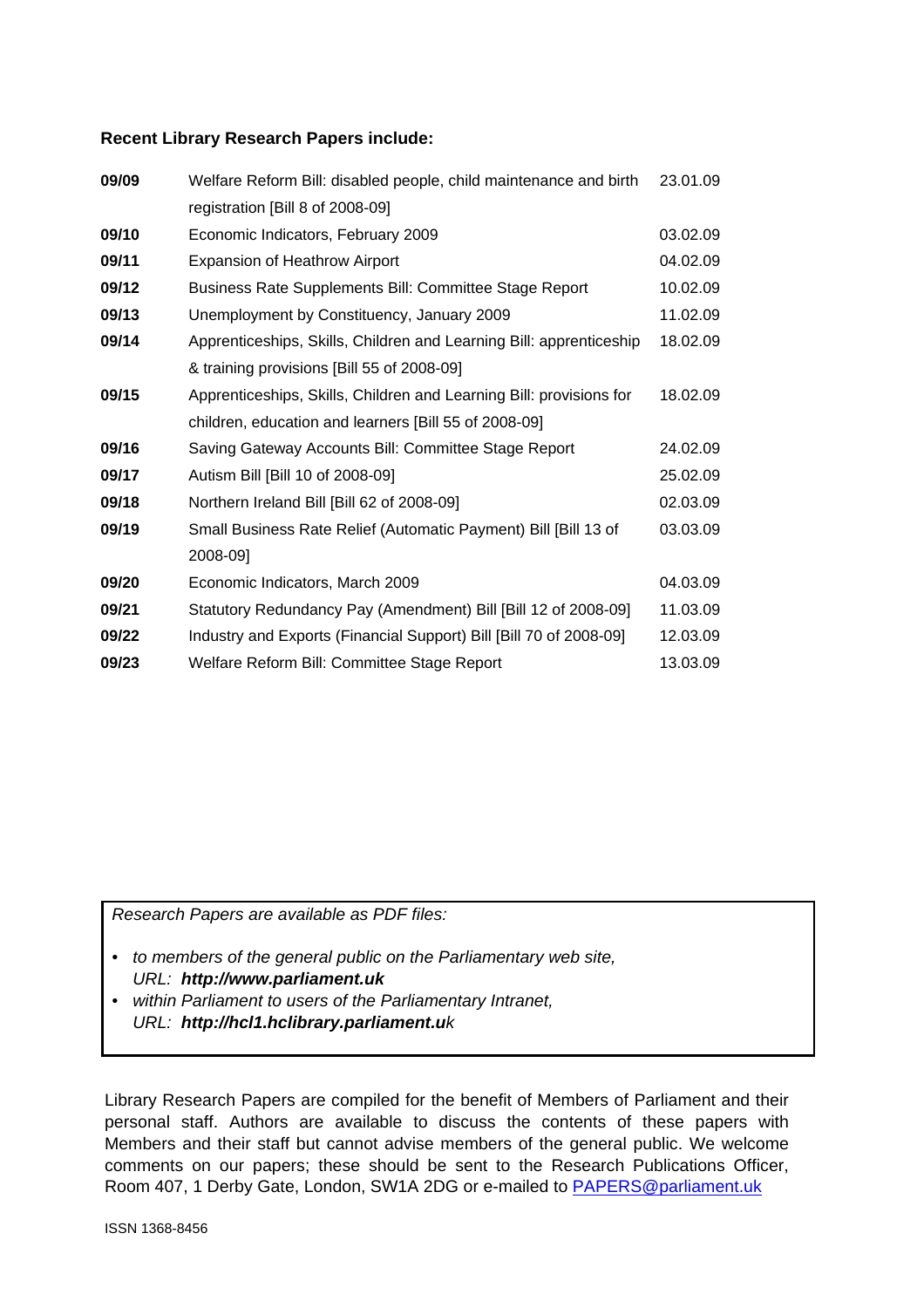# **Summary of main points**

This paper contains information about the measures proposed in the *Fuel Poverty Bill 2008- 09*.

In section II, fuel poverty is defined and the development of its alleviation is set out starting with the *Warm Homes and Energy Conservation Act 2000.* This led to Government targets to eradicate fuel poverty in England, as far as reasonably practicable, in vulnerable households by 2010 and in all households by 2016. The key findings of the most recent  $(6<sup>th</sup>)$ annual progress report in 2008, and the range of programmes and measures that have been initiated to combat fuel poverty, are listed. Basic features of the Government's Home Energy Saving Programme, announced in September 2008, and the Heat and Energy Saving Strategy, published in February 2009, are set out. Detailed statistics about fuel poverty and energy efficiency take-up and expenditure are in section III.

Section IV explains the duty that the Bill would impose on the Government to raise the energy efficiency of millions of homes of those in fuel poverty. It looks at the energy efficiency of the existing housing stock and assesses the scale of the task of complying with the targets in the Bill. The Bill also imposes a duty on suppliers to offer 'social tariffs' to those in fuel poverty (section V): the paper compares this duty with the energy suppliers' existing commitments on social expenditure.

In section VI, the detailed development of fuel poverty policy following the *Warm Homes and Energy Conservation Act 2000* is set out*.* The judicial review proceedings brought against the Government for its alleged failure "to keep its legal duty to eradicate fuel poverty" under the Act are described. These were initiated by Friends of the Earth and Help the Aged in October 2008. They argued that the Government had not done all that was "reasonably practicable" to meet the targets because it had taken into account budgetary constraints. In delivering the judgment however, Mr Justice McCombe said that the provisions of the Act did not impose a statutory duty on Government to achieve the desired target at whatever the cost. The claim for judicial review was dismissed, although the claimants have been given leave to appeal. Following the judgment, Friends of the Earth said that the decision created a "large loophole" in the Government's protection for people in fuel poverty. The Bill aims to reinforce the legal duty on the Government.

Views of political parties and stakeholder groups on the issues covered in the Bill are included in sections VII and VIII.

The paper concludes with an overview of the Bill and electronic link to the text of the Bill.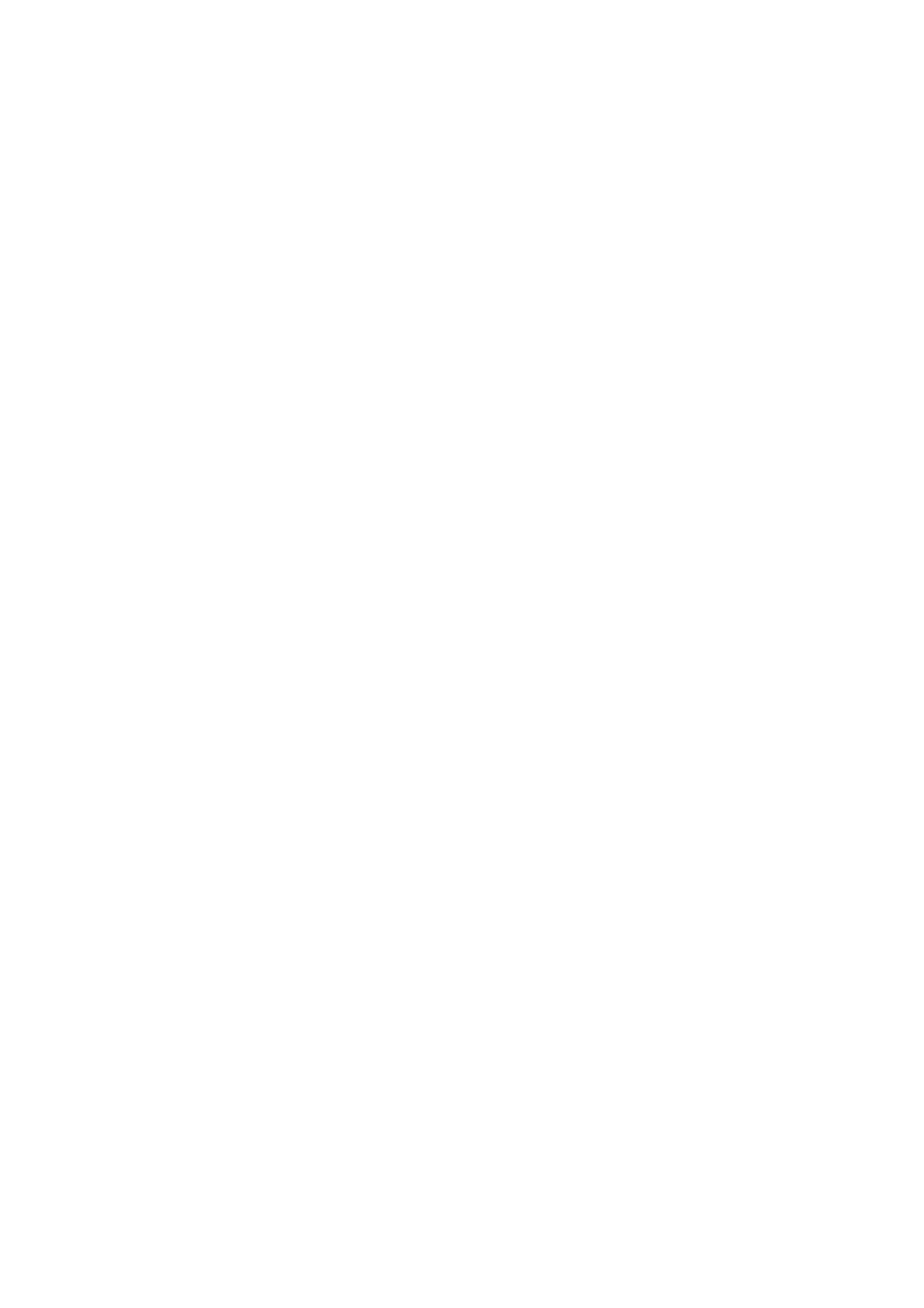# **CONTENTS**

| I           | <b>Introduction</b> |                                                          |                |  |  |  |
|-------------|---------------------|----------------------------------------------------------|----------------|--|--|--|
| Ш           |                     | <b>Fuel poverty</b>                                      | $\overline{7}$ |  |  |  |
| Ш           |                     | The measurement and extent of fuel poverty               | 9              |  |  |  |
|             | Α.                  | <b>Measurement</b>                                       | 9              |  |  |  |
|             | В.                  | Fuel poverty in the UK                                   | 10             |  |  |  |
|             | C.                  | <b>Fuel poverty in England</b>                           | 11             |  |  |  |
|             |                     | 1. Detailed results for 2006                             | 11             |  |  |  |
|             |                     | 2. Severity of fuel poverty                              | 12             |  |  |  |
|             |                     | 3. Projections to 2008                                   | 14             |  |  |  |
|             | D.                  | Energy efficiency take-up and expenditure                | 15             |  |  |  |
|             |                     | Initiatives by the Government and energy suppliers<br>1. | 15             |  |  |  |
|             |                     | 2. Energy suppliers                                      | 15             |  |  |  |
| IV          |                     | <b>Energy efficiency for housing</b>                     | 17             |  |  |  |
|             | Α.                  | <b>Energy efficiency of existing housing</b>             | 17             |  |  |  |
|             | В.                  | New housing and the Building Regulations                 | 18             |  |  |  |
| V           |                     | <b>Social tariffs</b>                                    | 19             |  |  |  |
| VI          |                     | The Warm Homes and Energy Conservation Act 2000          | 20             |  |  |  |
|             | Α.                  | <b>Judicial review</b>                                   | 21             |  |  |  |
| VII         |                     | <b>Views of political parties and Members</b>            | 25             |  |  |  |
| <b>VIII</b> |                     | <b>Other views</b>                                       | 26             |  |  |  |
| IX          | <b>The Bill</b>     |                                                          |                |  |  |  |
|             |                     | Appendix: Statistics about domestic insulation           | 30             |  |  |  |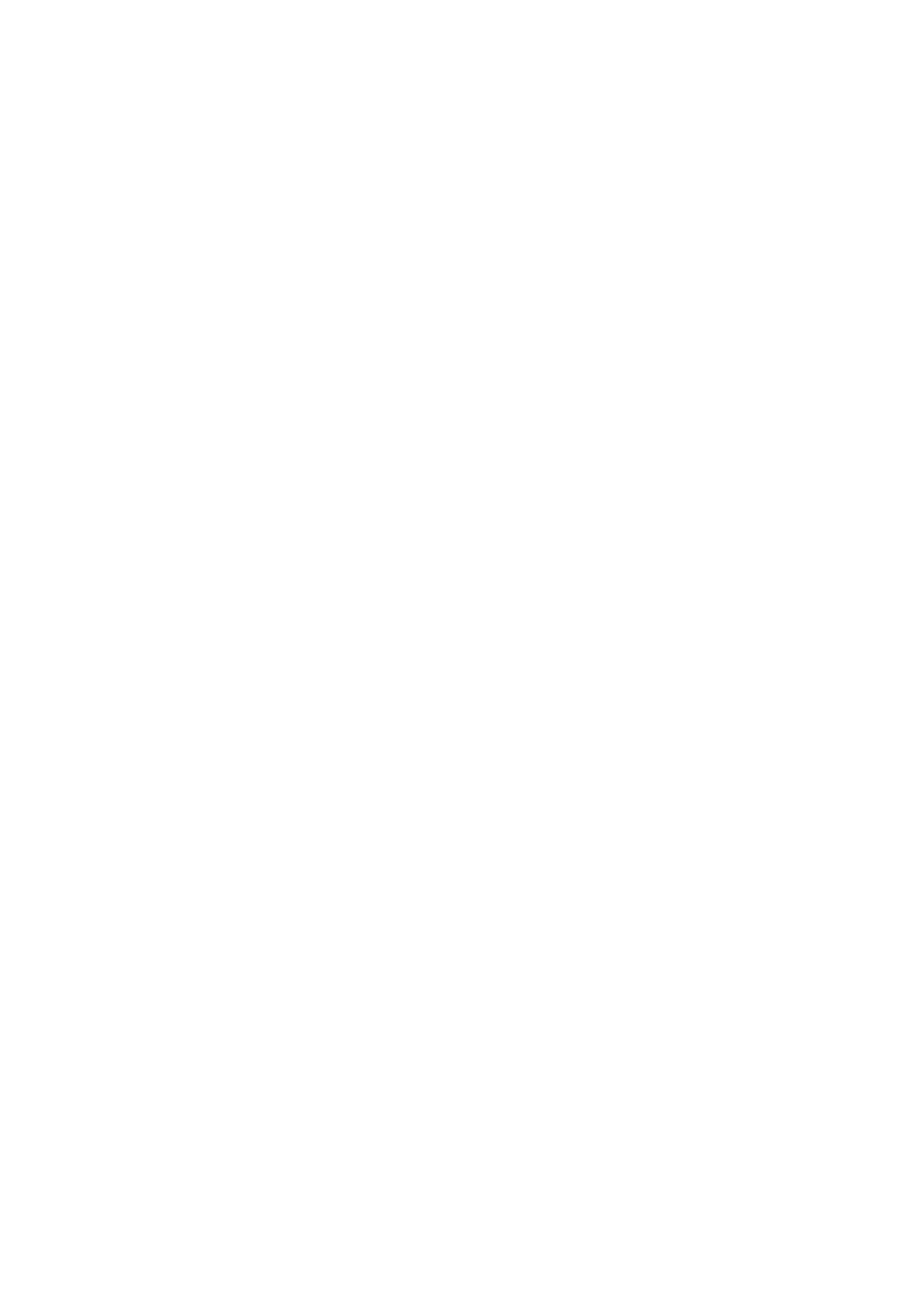## <span id="page-6-0"></span>**I Introduction**

The *Fuel Poverty Bill* (Bill 11 2008-09) is a Private Member's Bill introduced by David Heath MP, who drew second place in the 2008-09 ballot for Private Members' Bills. The Bill will have its Second Reading on 20 March 2009.

The Bill aims to reduce fuel poverty by bringing in measures including:

- A major energy efficiency programme to bring existing homes up to the current energy efficiency levels enjoyed by modern homes;
- Social tariffs to limit the high energy bills of vulnerable households; and
- A reinforcement of the legal duty of the Government to act to end fuel poverty in the *Warm Homes and Energy Conservation Act 2000.* A court action accusing the Government of failing in this duty was dismissed in October 2008. The Bill aims to strengthen it.

The measures form part of the Liberal Democrats' *Green Road out of Recession* initiative announced on [1](#page-6-0)8 December 2008.<sup>1</sup>

The whole Bill extends to England only, but clause 10 (social tariffs) extends also to Wales and Scotland.

# **II Fuel poverty**

The *Warm Homes and Energy Conservation Act 2000 (WHEC Act)* initiated and led to the development of fuel poverty policy (see section VI for details). Under these measures, a household is defined as in fuel poverty if it needs to spend more than 10% of its income on fuel to maintain a satisfactory heating regime. This is considered to be  $21^{\circ}$ C for the main living area, and 18 $^{\circ}$ C for other occupied rooms during daytime hours. Besides space heating, fuel costs also include spending on energy for water heating, lights and appliances and cooking.

Whether a household is in fuel poverty or not is determined by the interaction of a number of factors. The three principal factors are: low household income; high fuel prices; and poor energy efficiency.

Following the *WHEC Act,* Government targets were developed to eradicate fuel poverty across England, as far as reasonably practicable, in vulnerable households by 2010 and in all households by [2](#page-6-0)016. $2,3$  $2,3$  (See section VI for details.) For the purposes of fuel poverty, 'vulnerable households' are defined as those containing elderly or disabled

<sup>&</sup>lt;sup>1</sup> Liberal Democrat initiative: *Green Road out of Recession*, 18 December 2008 <sup>1</sup> Liberal Democrat initiative: *Green Road out of Recession*[,](http://www.libdems.org.uk/home/nick-clegg-launches-the-green-road-out-of-the-recession-98449610;show) 18 December 2008<br><sup>2</sup> The LIK Fuel Reverty Strategy, DTL Nevember 2001

<sup>&</sup>lt;sup>2</sup> [The UK Fuel Poverty Strategy,](http://www.berr.gov.uk/files/file16495.pdf) DTI, November 2001<br><sup>3</sup> Amendments to the Fuel Poverty Strategy are contained in the *Summary of responses to the joint consultation from Defra and DTI* [dated 18 September 2002] *on proposals to clarify the intentions of the UK Fuel Poverty Strategy* dated in or after February 2003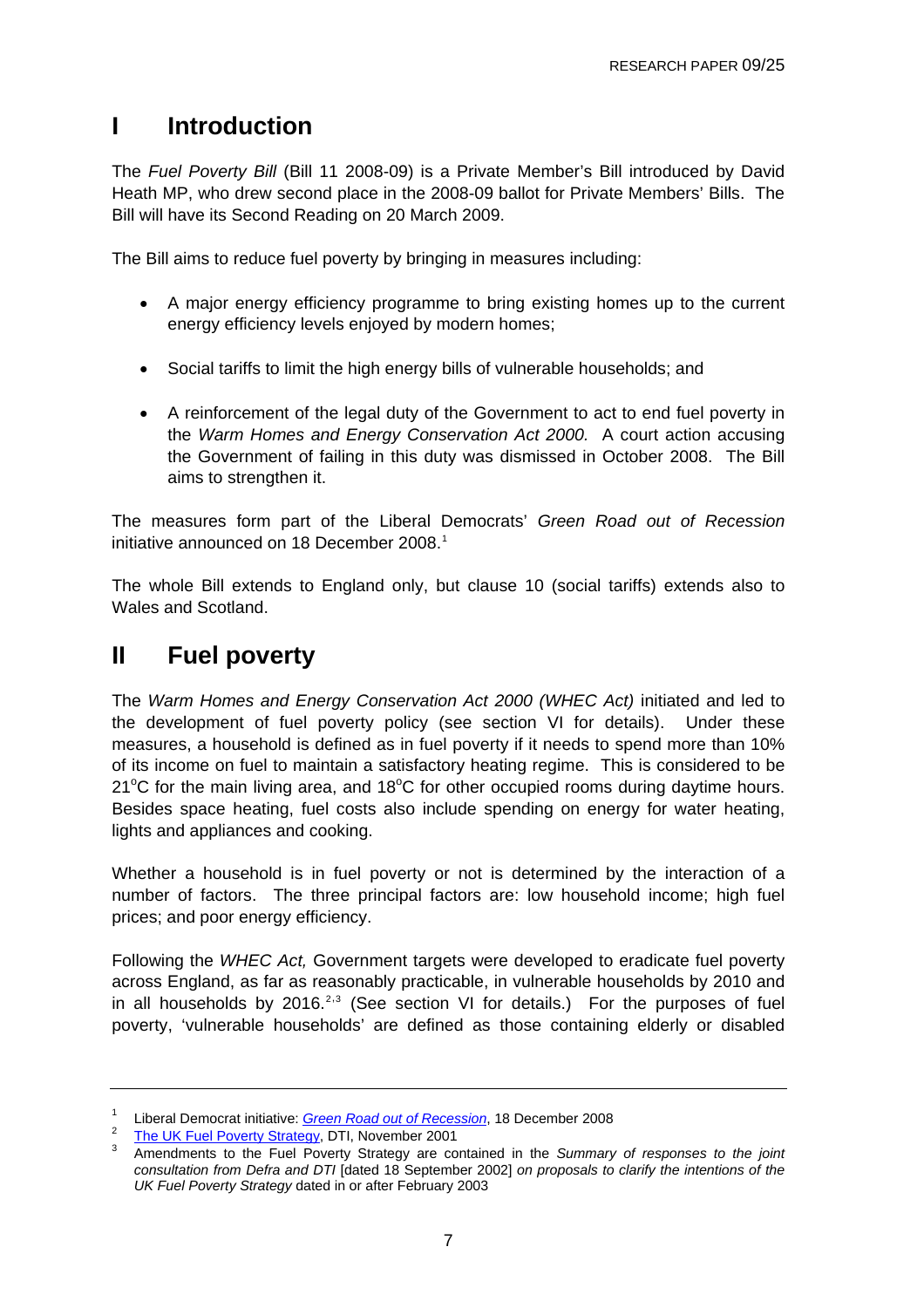<span id="page-7-0"></span>people, children, or the long-term sick. These targets have not been amended since their introduction in 2002. The Government's policy has been reiterated in the Energy White Papers of 2003 and 2007. $4.5$  $4.5$  $4.5$ 

The Government publishes an annual report on progress as required by the *WHEC Act*. The most recent, the sixth, was published on 2 October 2008. $6$  This presents the statistics for the numbers in fuel poverty across the UK for 2006, and provides an update on the actions taken across and outside Government to tackle fuel poverty. Also published for the first time as part of the report is a detailed statistical annex which provides comprehensive analysis of the 2006 figures and projects forward the position for fuel poverty in 2007 and 2008. A press release briefly summarises the report including the latest information available about the rise in fuel poverty numbers. Between 1996 and 2006 the number of vulnerable households in fuel poverty in the UK decreased by around 2.25 million, but 2006 was the second consecutive year in which the number of fuel poor households in the UK rose. In 2006 there were approximately 3.5 million households in fuel poverty across the UK, an increase of one million since 2005. Of these, around 2.75 million households were classified as vulnerable. This increase is attributed to increases in energy prices. Further statistical details are in section III.<sup>[7](#page-7-0)</sup>

The sixth Report also updates progress on the range of programmes and measures that have been put in place to tackle fuel poverty. These include:

- Programmes to improve energy efficiency.
- Focus on fuel bills, ensuring fair treatment for the less well off, and supporting industry initiatives to combat fuel poverty.
- Continuing action to tackle poverty and increase incomes.
- New measures announced in September 200[8](#page-7-0).<sup>8</sup>

The Government has a number of initiatives to combat fuel poverty:

Fuel poverty schemes have seen investment of over £20 billion since 2000, including £2 billion per year on Winter Fuel Payments. Local Authorities and housing associations continue to invest in housing to bring it in line with the Decent Homes Standard. Between 2001 and 2007, over 910,000 local authority dwellings have received work to improve their central heating, and over 750,000 local authority dwellings have received work to improve their insulation under the Decent Homes programme or as part of wider local authority work to update the stock. Energy suppliers have continued their significant activity through the first and second phase of the Energy Efficiency Commitment and now with the third phase, under the Carbon Emissions Reduction Target (CERT).

<sup>4</sup> [The Energy White Paper-Our Energy Future-Creating a Low Carbon Economy](http://www.berr.gov.uk/files/file10719.pdf), DTI/DEFRA, February  $^{2003}$ 

[Meeting the Energy Challenge: A White Paper on Energy,](http://www.berr.gov.uk/files/file39387.pdf) DTI, May 2007<br>6. The UK Fuel Payerty Strategy o<sup>th</sup> Annual Pregress Pepert 2008, BERB O

 $\frac{1}{7}$  [The UK Fuel Poverty Strategy: 6](http://www.berr.gov.uk/files/file48036.pdf)<sup>th</sup> Annual Progress Report 2008, BERR, October 2008

Defra press release 321/08, *Fight must continue on fuel poverty say ministers,* 2 October 2008 8

[BERR fuel poverty webpage](http://www.berr.gov.uk/whatwedo/energy/fuel-poverty/index.html) [on 17 March 2009]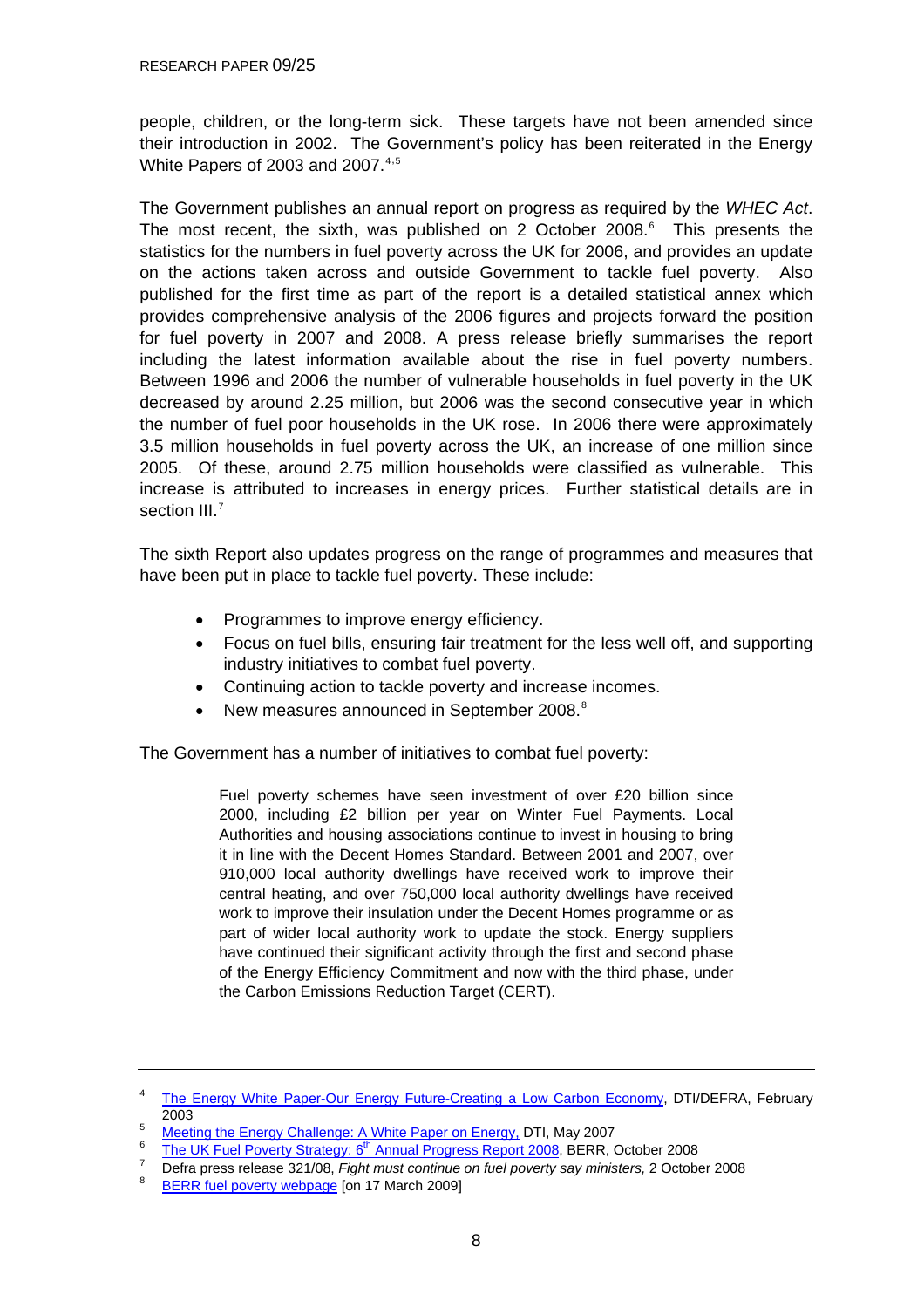<span id="page-8-0"></span>In September 2008, the Government announced a new package of measures to help people with their gas and electricity bills. The launch of the Home Energy Saving Programme, will offer energy efficiency and other measures to households in deprived areas and will be funded by energy suppliers and electricity generators. Suppliers will also fund a 20% expansion in CERT, and increase their collective spend on social programmes to £225 million over the next three years.<sup>[9](#page-8-0)</sup>

Further details of the Home Energy Saving Programme are in a press release.<sup>[10](#page-8-0)</sup>

On 12 February 2009, the Government announced the introduction of the Heat and Energy Saving Strategy which proposes improvements to existing home energy efficiency schemes, domestic access to low-carbon heat and power, and a plan for all UK homes to be near zero carbon emissions by 2050. A press release sets out further information<sup>[11](#page-8-0)</sup>

Policy on fuel poverty has been the responsibility jointly of Defra and BERR. Both have comprehensive webpages with useful associated links.<sup>[12](#page-8-0),[13](#page-8-0)</sup> On 3 October 2008 the Department for Energy and Climate Change (DECC) was established and fuel poverty is now one of its responsibilities, but the Defra and BERR websites contain the fuel poverty pages until the DECC website<sup>[14](#page-8-0)</sup> is fully established.

## **III The measurement and extent of fuel poverty**

## **A. Measurement**

As fuel poverty is a measure of what a household needs to spend on all sources of energy rather than what it actually spends, total energy needs are modelled to compile Government statistics. In each of the constituent countries in the UK this is based on findings from surveys of households and the housing stock. This takes various factors into account including the size and energy efficiency of the property, household size, household type and type of heating. The modelled energy needs are then multiplied by appropriate fuel prices to reach a figure for total fuel costs. In England the English House Condition Survey (EHCS) is used for the modelling of needs.<sup>[15](#page-8-0)</sup> This has an annual sample size of 8,000 and fuel poverty reports are based on findings about households and the housing stock over two years. For instance 2006 findings relate to fieldwork carried out between April 2005 and March 2007. This allows for more detailed analysis of the groups affected, but it does mean that the impact of price rises is staggered. This is particularly important at a time when prices are rapidly increasing. The duration of

<sup>9</sup>

<sup>&</sup>lt;sup>9</sup> [BERR fuel poverty page](http://www.berr.gov.uk/whatwedo/energy/fuel-poverty/index.html) [on 17 March 2009]<br><sup>10</sup> Defra press release 300/08, Save money, save energy: Government takes action on family fuel bills, 11 September 2008 11 DECC press notice 2009/014, *Be part of the great British refurb - to cut emissions and cut energy costs -* 

*Ed Miliband, 12 February 2009*<br><sup>12</sup> [Defra fuel poverty webpage](http://www.defra.gov.uk/environment/climatechange/uk/household/fuelpoverty/index.htm)

<sup>&</sup>lt;sup>13</sup> [BERR fuel poverty webpage](http://www.berr.gov.uk/whatwedo/energy/fuel-poverty/index.html)

 $\frac{14}{15}$  [DECC website](http://www.decc.gov.uk/)

<sup>15</sup> From April 2008 the EHCS has been merged with the Survey of English Housing and is known as the English Housing Survey.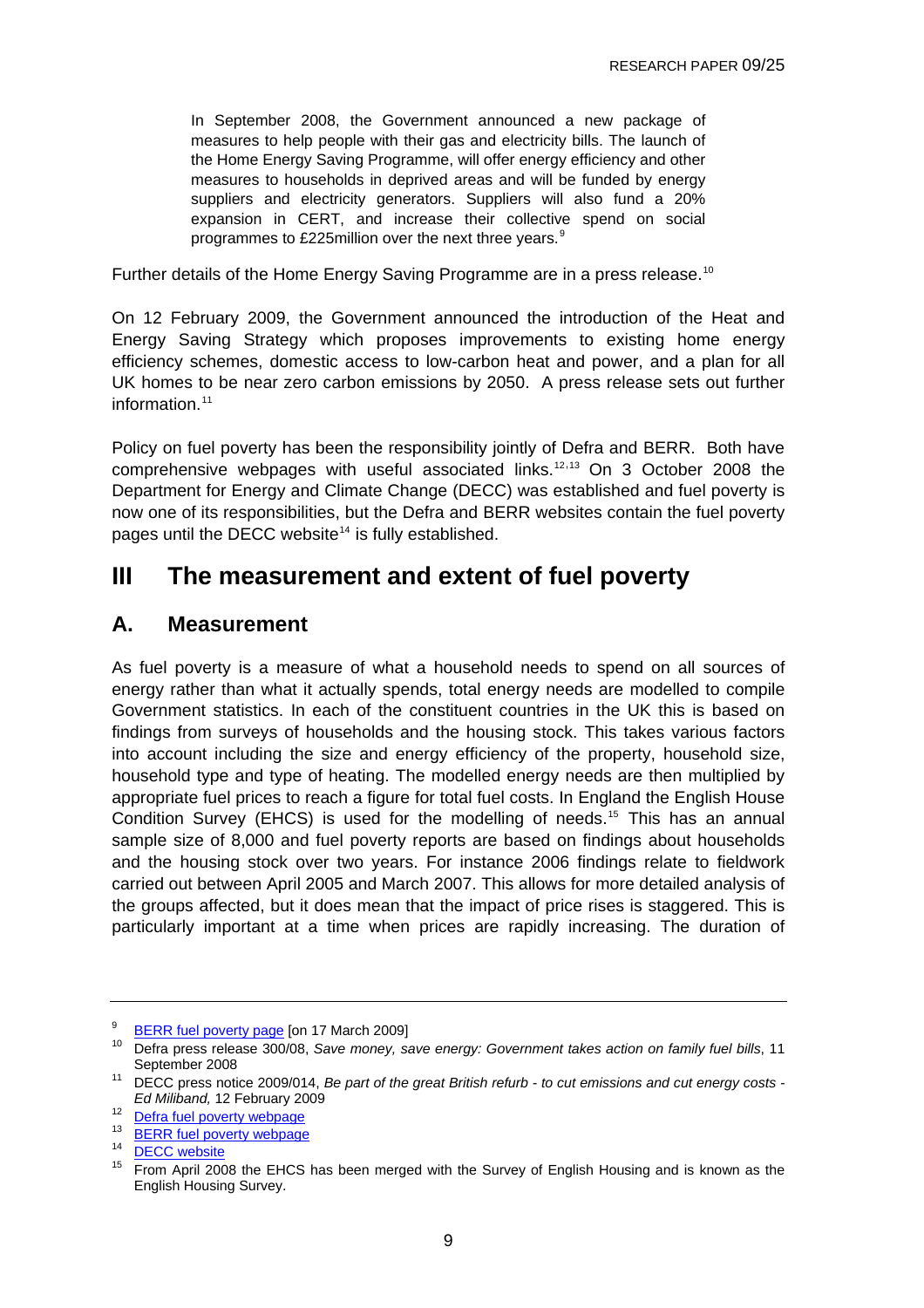<span id="page-9-0"></span>fieldwork, along with the time taken to process, analyse and validate the data, explains why there is a lag in reporting fuel poverty. The latest annual report on fuel poverty in England was published in October 2008 and reported on the level of fuel poverty in 2006.

## **B. Fuel poverty in the UK**

The table below gives the Government's estimates of fuel poverty since 1996. These use the full income definition - the official headline figure - which is net of income tax and national insurance and includes income directly related to housing such as Housing Benefit and Council Tax Benefit.<sup>[16](#page-9-0)</sup> Estimates have been made annually in England and Scotland since 2002/03, but are less frequent in Wales and Northern Ireland. Hence the gaps for 1997, 1999 and 2000 in the table.

**Estimated households in fuel poverty in the UK**

millions

|            | 1996 | 1998 | 2001 |              | 2002 2003 2004          |     | 2005 | 2006   |
|------------|------|------|------|--------------|-------------------------|-----|------|--------|
| Vulnerable | 5    | 3.5  |      | 2 1.75       | 1.5                     | 1.5 |      | 2 2.75 |
| Total      | 6.5  | 4.75 |      | $2.5$ $2.25$ | $\overline{\mathbf{2}}$ | 2   | 2.5  | 3.5    |

Note: Households in fuel poverty using the full income definition

*Source: Fuel poverty statistics. Background Indicators, 2008. Annex to fuel poverty stratey report, 2008, BERR*

The cuts in the number of households in fuel poverty up to 2003 and 2004 are clear. The subsequent increases have been smaller, but the data only goes up to 2006. The 3.5 million households in fuel poverty in 2006 were 14% or one in seven of all households. Energy prices are currently the main driver of fuel poverty. Domestic prices of fuel fell by 17% in real terms between 1996 and 2003, but increased by 39% between 2003 and 2006 and in total by 63% between 2003 and 2008.[17](#page-9-0) Such large price increases can only be partly offset by increases in income and energy efficiency improvements. Projections up to 2008 have been made for England and these are summarised later in this paper. Final estimates and detailed analysis on the impact on different groups will be published for 2007 in late 2009 and for 2008 in late 2010.

<sup>&</sup>lt;sup>16</sup> The basic definition of income excludes income directly related to housing and on this basis numbers in fuel poverty in 2006 were 0.4 million higher.

As measured by the RPI fuel and light element adjusted for changes in the all-items RPI. ONS series CHAW and CHBG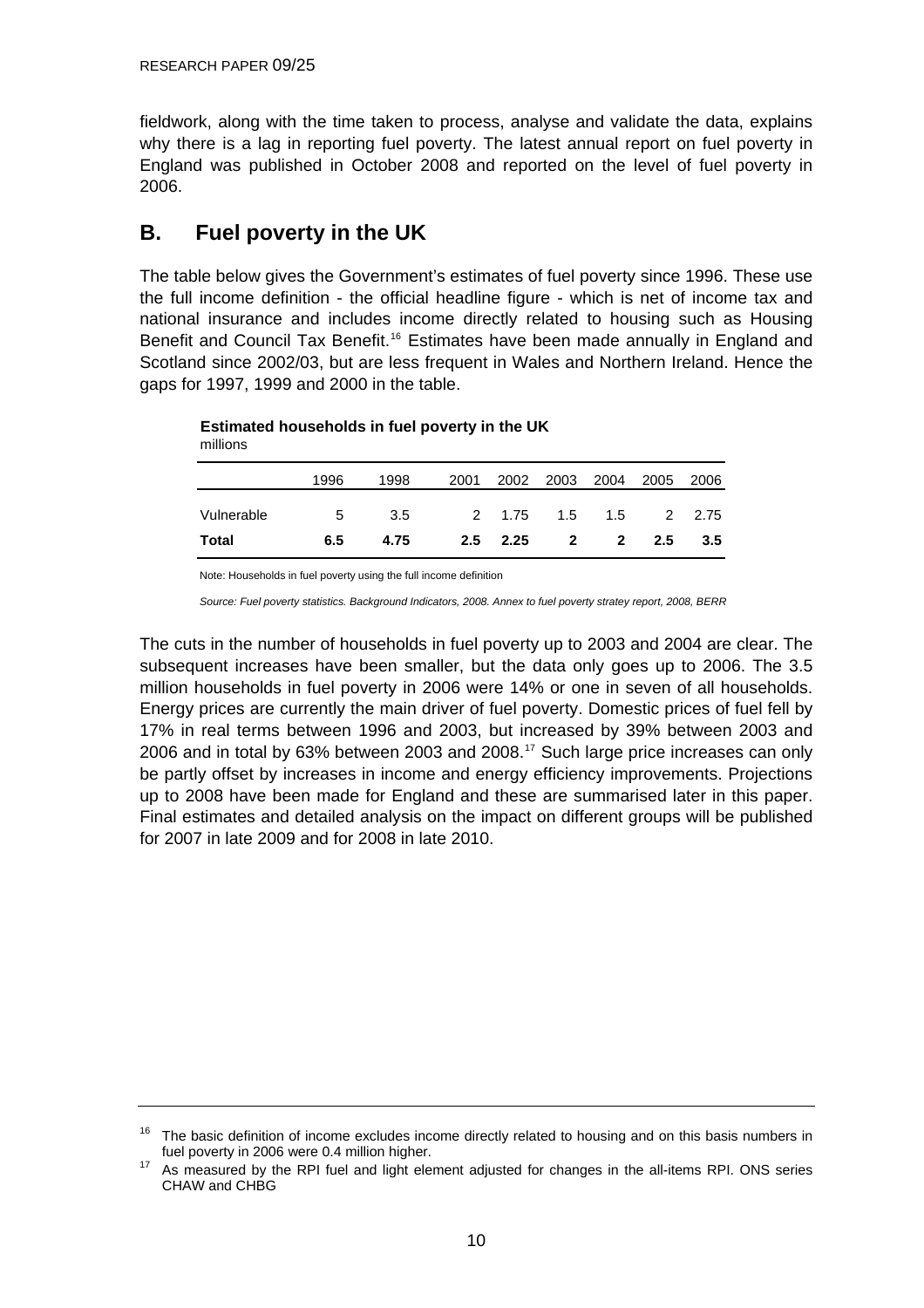## <span id="page-10-0"></span>**C. Fuel poverty in England**

#### **1. Detailed results for 2006**

As estimates of fuel poverty are taken from a detailed survey of housing they can be cross tabulated with information about types of dwelling and household characteristics. This data can be found in the BERR publication *[Fuel poverty statistics: Detailed tables](http://www.berr.gov.uk/files/file48038.pdf)  [2006](http://www.berr.gov.uk/files/file48038.pdf)*. While these findings are for 2006 and price rises since then will have increased

overall fuel poverty rates, most of the relative patterns shown are still likely to exist at present.

Overall 11.5% of households in England were in fuel poverty in 2006, but there were marked variations in this rate across different types of household and dwelling. It is helpful to think of these variations in terms of the elements that contribute to fuel poverty – lower income, lower energy efficiency or higher prices. For instance households living in dwellings heated by fuels other than gas are more likely to be in fuel poverty largely due to higher fuel prices. In some cases the reasons will be multiple such as for pensioners whose lower incomes, need for heating throughout the day and poorer energy efficiency all contribute towards fuel poverty.

Some of the largest variations and most important differences are illustrated opposite. Further categories and details are all given in *Fuel poverty statistics: Detailed information.* 

Most of the patterns shown opposite are as would be expected - fuel poverty is higher for those who are poorer, elderly, off mains gas and who live in older dwellings. The extent of some of the variations is stark. More than two thirds of the poorest 10% of households were in fuel poverty while the rate was less than 1%

|                                    | variations in luei poverty rates in England 2006                                             |                                                      |                                                                                                                                                               |     |  |  |  |
|------------------------------------|----------------------------------------------------------------------------------------------|------------------------------------------------------|---------------------------------------------------------------------------------------------------------------------------------------------------------------|-----|--|--|--|
| Tenure                             | Owner occupied<br>Private rented<br>Local Authority<br><b>RSL</b>                            | 8.3% IIIIIII                                         | <b>11.0% IIIIIIIIIII</b><br><b>16.2% IIIIIIIIIIIIIIII</b><br><b>12.0% IIIIIIIIIII</b>                                                                         |     |  |  |  |
| Age of dwelling                    | -1850<br>1850-1899<br>1900-1918<br>1919-1944<br>1945-1965<br>1965-1974<br>1975-1980<br>1980- | 8.7% IIIIIII<br>6.8% IIIII<br>3.2% III               | 24.8%                          <br><b>17.9% IIIIIIIIIIIIIIII</b><br><b>17.6% IIIIIIIIIIIIIIIII</b><br><b>13.3% IIIIIIIIIIIII</b><br><b>13.0% IIIIIIIIIIII</b> |     |  |  |  |
| SAP rating                         | $<$ 20<br>20-30<br>30-40<br>40-50<br>50-65<br>$65+$                                          | 6.1% IIIII<br>2.4% II                                | 28.1% IIIIIIIIIIIIIIIIIIIIIIIIIII<br><b>16.0%                  </b><br><b>11.4% IIIIIIIIIII</b>                                                               |     |  |  |  |
| household<br>Youngest<br>person in | $<$ 16<br>16-24<br>25-59<br>60-74<br>$75+$                                                   | 6.2% IIIII<br>7.4% IIIIII<br><b>10.0% IIIIIIIIII</b> | <b>18.3% IIIIIIIIIIIIIIIIII</b><br>24.3% ШШШШШШШ                                                                                                              |     |  |  |  |
| Income decile                      | 1st (lowest)<br>2nd<br>3rd<br>4th<br>5th<br>6th-10th                                         | 6.3% IIIII<br>3.1% III<br>0.6%                       | 25.9% ШШШШШШШШ<br><b>12.4% IIIIIIIIIIII</b>                                                                                                                   |     |  |  |  |
| Rurality                           | Urban<br>Town and fringe<br>Village, hamlet etc.                                             | <b>10.4% IIIIIIIIII</b><br><b>10.9% IIIIIIIIII</b>   | 20.6% ШШШШШШ                                                                                                                                                  |     |  |  |  |
| heating fuel<br>Central            | Gas<br>Oil<br>Solid<br>Electricity<br>Communal<br>No CH                                      | 5.3% IIIII                                           | 9.1% IIIIIIII<br>22.5%                        <br><b>15.0% IIIIIIIIIIIIIII</b><br>36.7% ШШШШШШШШШШШ                                                           |     |  |  |  |
| nemyac<br>type<br>Gas              | Direct debit<br>Standard credit<br>Pre-payment<br>No gas                                     | <b>7.1% IIIIIII</b>                                  | <b>14.6% IIIIIIIIIIIIII</b><br><b>13.2% IIIIIIIIIIIII</b><br>20.9% ШШШШШШ                                                                                     |     |  |  |  |
|                                    |                                                                                              | 0                                                    | 25%                                                                                                                                                           | 50% |  |  |  |
|                                    | Source: Fuel poverty statistics: Detailed tables 2006, BERR                                  |                                                      |                                                                                                                                                               |     |  |  |  |

**Variations in fuel poverty rates in England 2006**

among those with above average (median) incomes. The detailed tables show that more than half of the 2.4 million households in fuel poverty were in the poorest 10% of households. After incomes the next largest variations in fuel poverty rates were by SAP rating or the dwelling's energy efficiency.<sup>[18](#page-10-0)</sup> Fuel poverty rates increased for each and every dwelling age band; one in four households in pre 1850 dwellings were in fuel

11

<sup>&</sup>lt;sup>18</sup> SAP stands for the Standard Assessment Procedure and is a measurement of the energy efficiency of a property which runs from 1-100. A higher ratings means higher energy efficiency and a rating of 100 means zero energy costs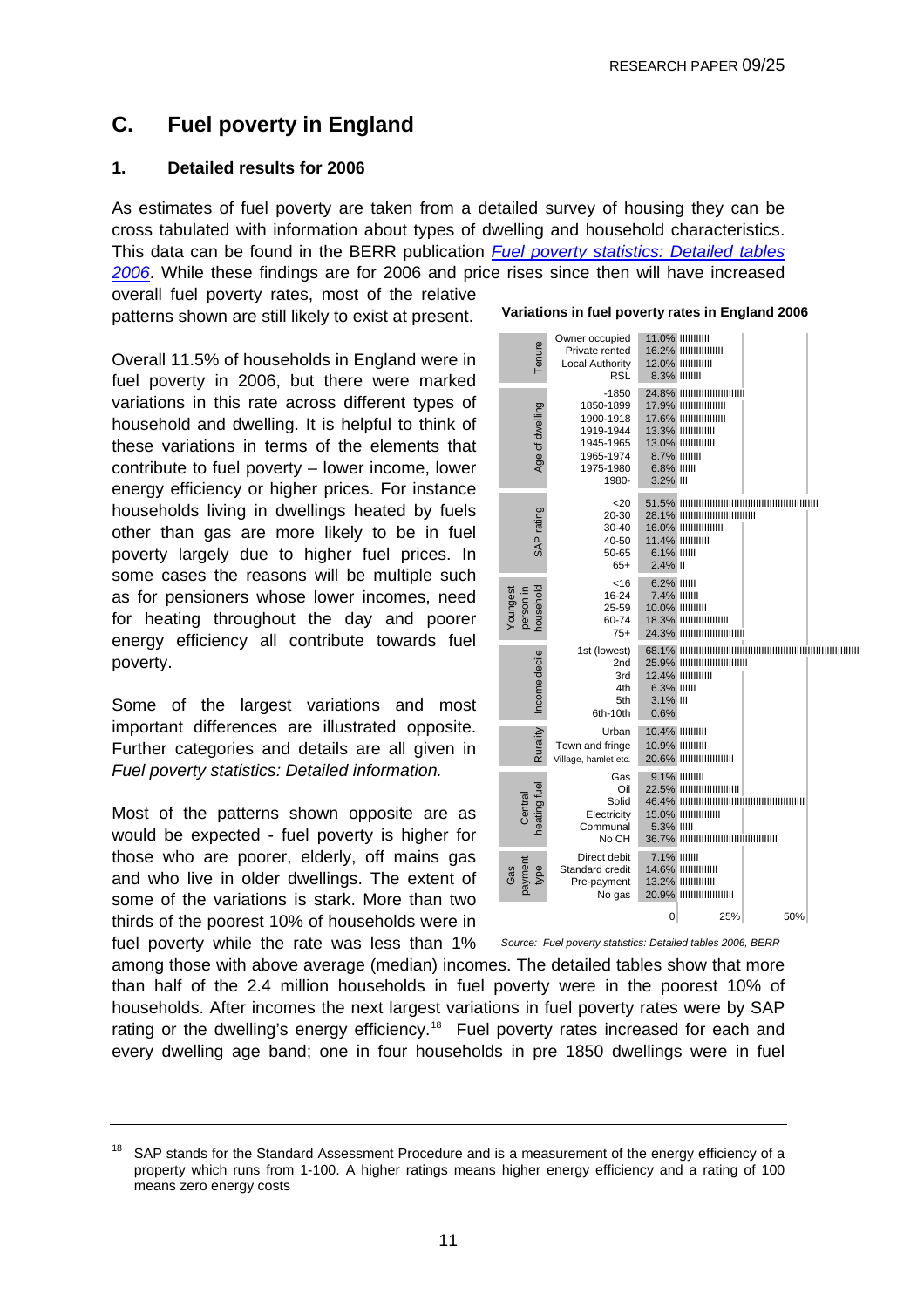<span id="page-11-0"></span>poverty compared to around one in 30 who lived in post 1980 dwellings. There were also large differences by central heating fuel types reflecting differences in prices and ages of dwellings. Nearly half of those who used solid fuel were in fuel poverty and rates were also high for those with no central heating.

Clause 2 of the Bill would place a duty on the Secretary of State to ensure that all properties occupied by households in fuel poverty should be made 'fuel poverty proof'. This means they should have an Energy Performance Certificate<sup>[19](#page-11-0)</sup> of B or above, or C and above if they are deemed 'hard to treat'. These certificates were introduced for buildings that were bought, sold, built or rented after October 2008. Classifications are based on SAP ratings. A 'C' is a SAP rating of 69-80; a 'B' is a rating of 81-91. The published data on fuel poverty and SAP ratings gives 65+ as its highest classification. 2.4% of households in such dwellings were in fuel poverty in 2006. The chart above shows the clear connection between SAP rating and fuel poverty and this is likely to continue to the higher levels of fuel efficiency covered by ratings B and C.

The sample size of the EHCS is not sufficiently large to give accurate estimates of fuel poverty below the regional level. Research which was partly funded by different Government departments modelled fuel poverty in 2003 at Lower Super Output Area level (around 400 households each). This is available at the [Fuel Poverty Indicator](http://www.fuelpovertyindicator.org.uk/)  [website](http://www.fuelpovertyindicator.org.uk/) which also contains 2003 data by Parliamentary Constituency, Local Authority and Primary Care Trust area.

### **2. Severity of fuel poverty**

Most fuel poverty data simply give the number and proportion of households in or out of fuel poverty, which is defined as those that need to spend more than 10% of their income on fuel (see sections II and VI for details). The 10% cut-off point places households who need to pay much more than 10% with those who just fall in this category. Similarly households who need to pay just less than 10%, and who may struggle to keep their houses warm, are grouped with those who need to spend a very small proportion of their income on energy.

The table below summarises the number and proportion of households by bands of the proportion of income that they need to spend on energy.

 $19$  See footnote 32, p16, for information about the measurement of the energy efficiency of buildings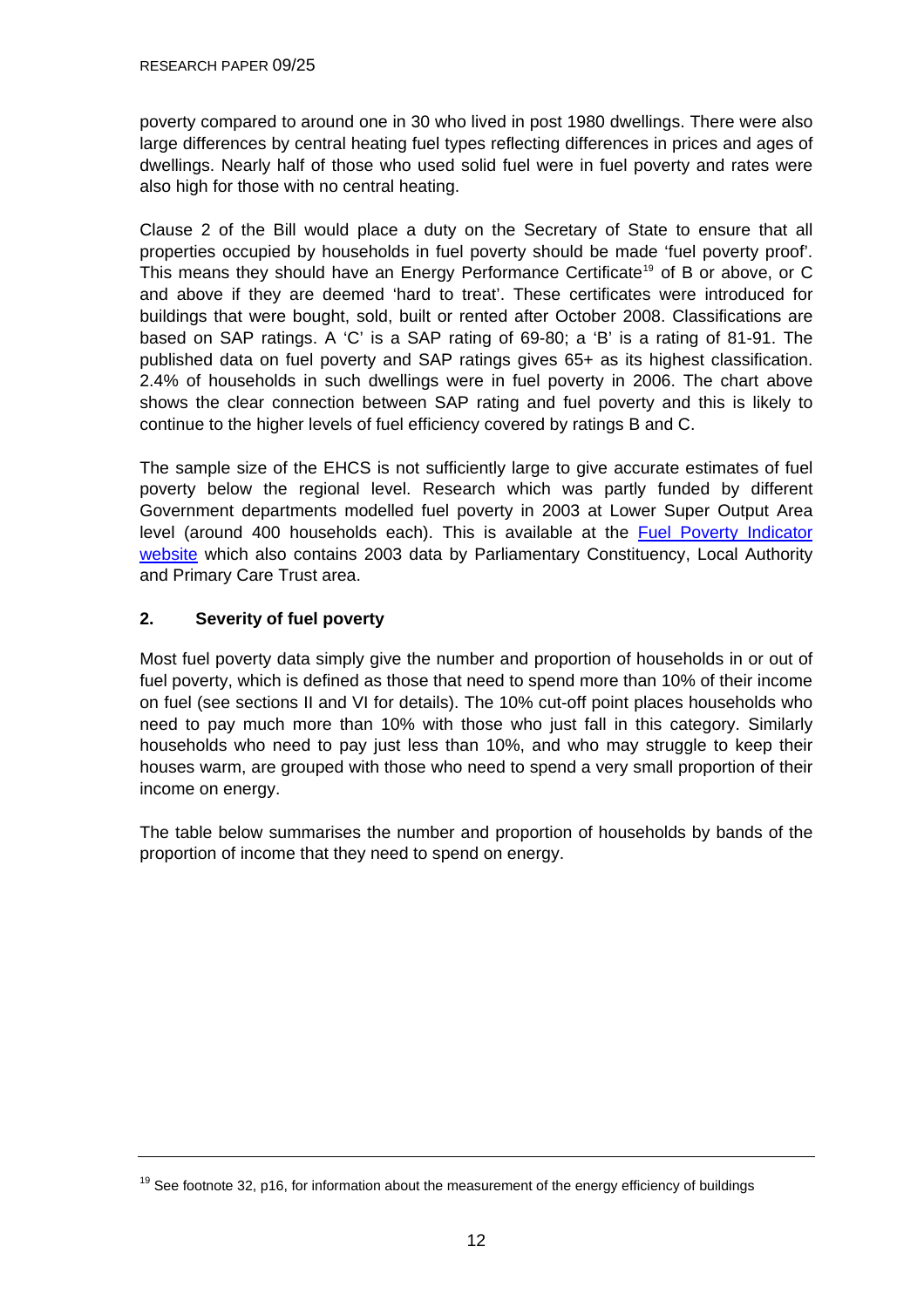|           | Vulnerable households |            | Non-vulnerable<br>households |            | Total                            |      |  |
|-----------|-----------------------|------------|------------------------------|------------|----------------------------------|------|--|
|           | number<br>(thousands) | percentage | number<br>(thousands)        | percentage | number<br>(thousands) percentage |      |  |
| $< 5\%$   | 7.524                 | 49.4       | 4,183                        | 69.9       | 11,707                           | 55.2 |  |
| $5 - 10%$ | 5,768                 | 37.9       | 1.314                        | 22.0       | 7,082                            | 33.4 |  |
| 10-15%    | 1,360                 | 8.9        | 276                          | 4.6        | 1,636                            | 7.7  |  |
| 15-20%    | 363                   | 2.4        | 78                           | 1.3        | 441                              | 2.1  |  |
| $>20\%$   | 223                   | 1.5        | 131                          | 2.2        | 354                              | 1.7  |  |

#### **Households by bands of 'necessary' energy expenditure as a % of income** England 2006

*Source: Fuel poverty statistics: Detailed tables 2006, BERR*

In 2006 there were 354,000 households, around two-thirds of which were vulnerable, who needed to spend more than 20% of their income on energy to maintain a satisfactory heating regime – in so-called 'extreme fuel poverty'. 11.7 million households needed to spend less than 5% of their income on energy. If these two groups are compared the main difference is in incomes. The average household income of those in extreme fuel poverty was £5,500 compared to £34,600 for those who needed to spend less than 5% of their incomes on fuel. This latter group also had more energy efficient homes (higher SAP rating), smaller dwellings (smaller floor area) and needed to spend less on fuel (£950 compared to £1,600 for those in extreme fuel poverty).

The chart below illustrates a much more detailed distribution of fuel expenditure needs. The distribution is skewed (not symmetrical) with the largest numbers of households in the bands between 2-6% of income and a long 'tail' of households with much higher proportionate fuel spending needs. There was steep drop off in household numbers at rates above 2-4% of income. It is households in these bands (up to 10%) that were most at risk of being drawn into fuel poverty by energy price rises after 2006. Vulnerable households made up 72% of all households in 2006, but were in the minority among households that needed to spend less than 2% of their income on energy and made up more than 80% of households in the 6%-20% bands.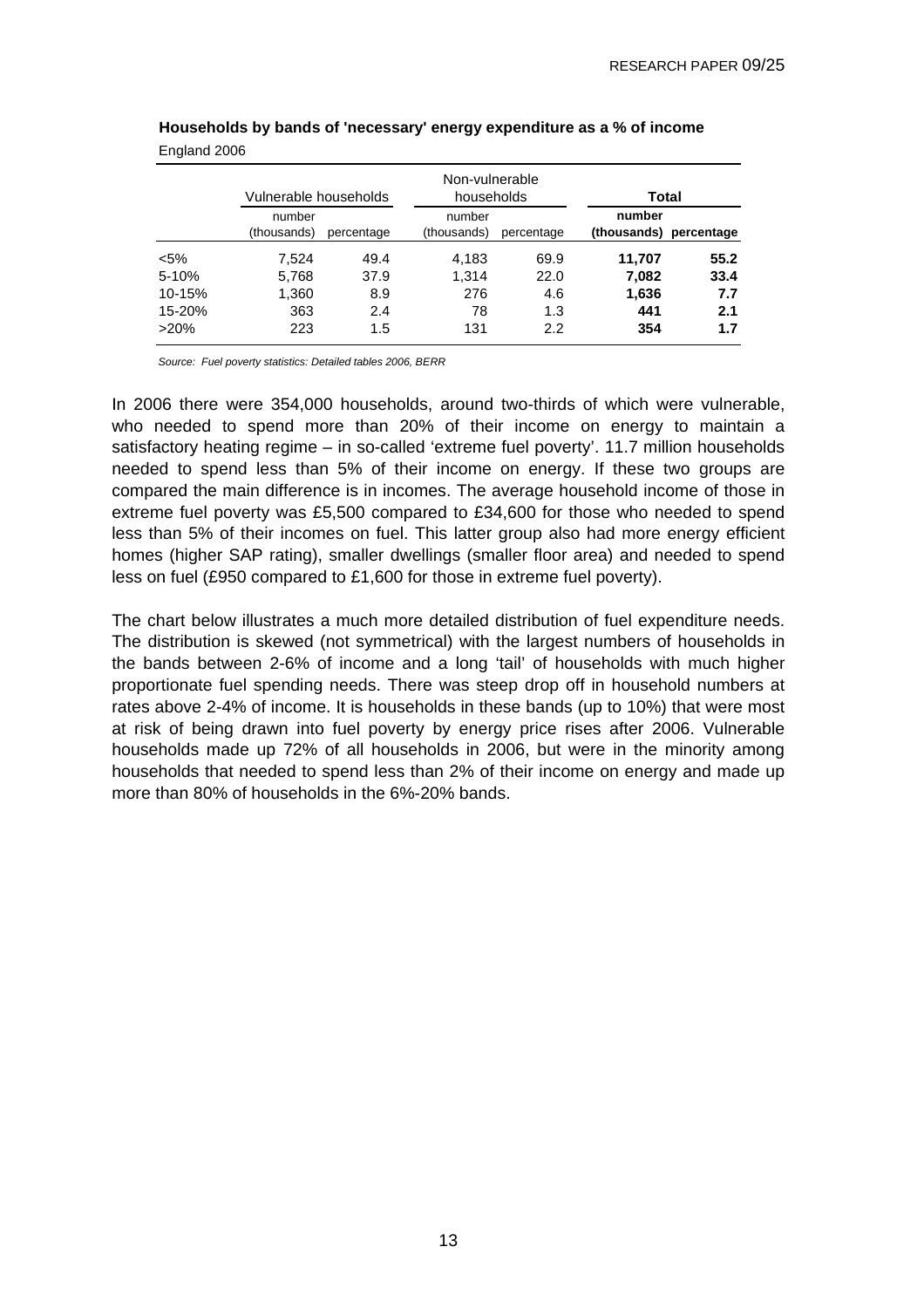<span id="page-13-0"></span>

#### **Distribution of households by % of income needed to spend on fuel** England 2006

#### **3. Projections to 2008**

The latest annual progress report included projections of fuel poverty in England up to 2008. These are based on data on changes in incomes and energy prices and an estimate of energy efficiency improvements which projects forward historic improvements. Results are given in the table below alongside earlier data for England.

| Millions                     |            |            |            |                          |            |                 |            |            |                          |                    |
|------------------------------|------------|------------|------------|--------------------------|------------|-----------------|------------|------------|--------------------------|--------------------|
|                              |            |            |            |                          |            |                 |            |            |                          | <b>Projections</b> |
|                              | 1996       | 1998       | 2001       | 2002 2003 2004 2005 2006 |            |                 |            |            | 2007                     | 2008               |
| Vulnerable<br>Non-vulnerable | 4.0<br>1.1 | 2.8<br>0.6 | 1.4<br>0.2 | 1.2<br>0.2               | 1.0<br>0.2 | 1.0<br>0.3      | 1.2<br>0.3 | 1.9<br>0.5 | $\overline{\phantom{0}}$ |                    |
| All                          | 5.1        | 3.4        | 1.7        |                          |            | 1.4 1.2 1.2 1.5 |            | 24         | 3.1                      | $3.5^{\circ}$      |

#### **Households in fuel poverty in England**

*Source: The UK Fuel Poverty Strategy 6th annual progres report 2008, BERR/Defra*

The projection for 2008 of 3.5 million households would mean around one in six were in fuel poverty. The total number would be nearly three times the 2003 and 2004 low and would take the extent of fuel poverty back to the levels seen in 1998. It is thought that social tariffs and supplier efforts to help their poorer customers could reduce the 2008 figure by 0.1 million. $20$ 

<sup>20</sup> *The UK Fuel Poverty Strategy: 6th Annual Progress Report 2008*, BERR, October 2008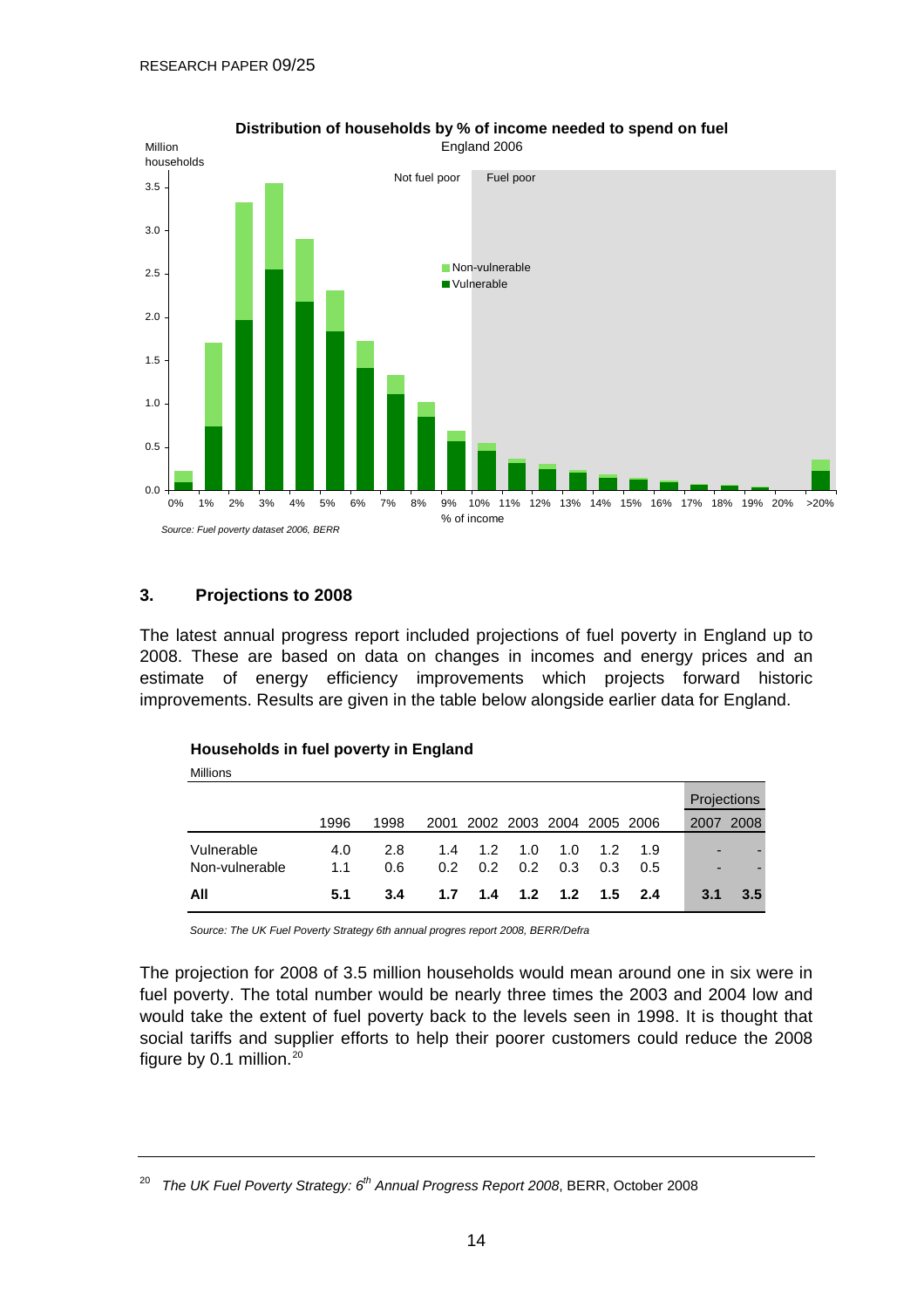## <span id="page-14-0"></span>**D. Energy efficiency take-up and expenditure**

### **1. Initiatives by the Government and energy suppliers**

Measures aimed at combating fuel poverty are a mixture of direct expenditure by the public sector, legal obligations on energy suppliers to provide free or cut price energy efficiency measures and voluntary agreements with suppliers to help their most vulnerable customers.

#### *a. Government*

The Government has spent more than £20 billion on measures to reduce fuel poverty over the period 2000-08. The majority of this has been in Winter Fuel Payments which are worth around £2 billion a year at present. The other main measures are heating and insulation for the social rented sector through the wider Decent Homes programme (£4 billion) and grants for energy efficiency improvements paid through the Warm Front (and predecessor) scheme in England  $(1.6 \text{ billion})$ .<sup>[21](#page-14-0)</sup> Over the same period 750,000 council homes had insulation works under the Decent Homes Programme, 900,000 had new central heating systems and a similar number had double glazing fitted, while Warm Front assisted more than 1.7 million households. <sup>[22](#page-14-0)</sup>

Expenditure on energy efficiency as part of the Decent Homes programme is expected to be £2.2 billion over the period 2008-11 $23$  and spending on Warm Front is planned to be £874 million. The original level of Warm Front spending for this period was £800 million. The increase announced by the Prime Minister as part of the Home Energy Saving Programme would mean annual spending of around £290 million per year in 2008-11 compared to £320 million in 2006-07 and £350 million in 2007-08. $^{24}$  $^{24}$  $^{24}$ 

### **2. Energy suppliers**

### *a. Energy Efficiency Commitment 2005-2008*

During the period 2005-2008 gas and electricity suppliers were set a target to deliver lifetime energy efficiency savings totalling 130 TWh $^{25}$  $^{25}$  $^{25}$ . Final delivered savings were 187 TWh. Measures were largely delivered direct to customers, but they could also be delivered via retailers, charities or government schemes. 44% of savings went to people on low incomes. The top three measures (by estimated energy saved) were:<sup>[26](#page-14-0)</sup>

- Cavity wall insulation 77 TWh (1.8 million measures installed)
- Loft insulation 59 TWh (34 million measures)
- Energy saving light bulbs 22 TWh (102 million measures)

<sup>&</sup>lt;sup>21</sup> HC Deb 11 November 2008 cc1145-6W

<sup>&</sup>lt;sup>22</sup> Home Energy Saving Programme -Helping households to save money, save energy, HM Government <sup>23</sup> ibid.

<sup>24</sup> HC Deb 11 November 2008 cc1145-6W

<sup>&</sup>lt;sup>25</sup> 130 Terawatt hours over the lifetime of these measures. In 2007 final domestic consumption of gas and electricity was 465 TWh. *Digest of UK Energy Statistics 2008*, BERR

<sup>&</sup>lt;sup>26</sup> A review of Energy Efficiency Commitment 2005-2008, Ofgem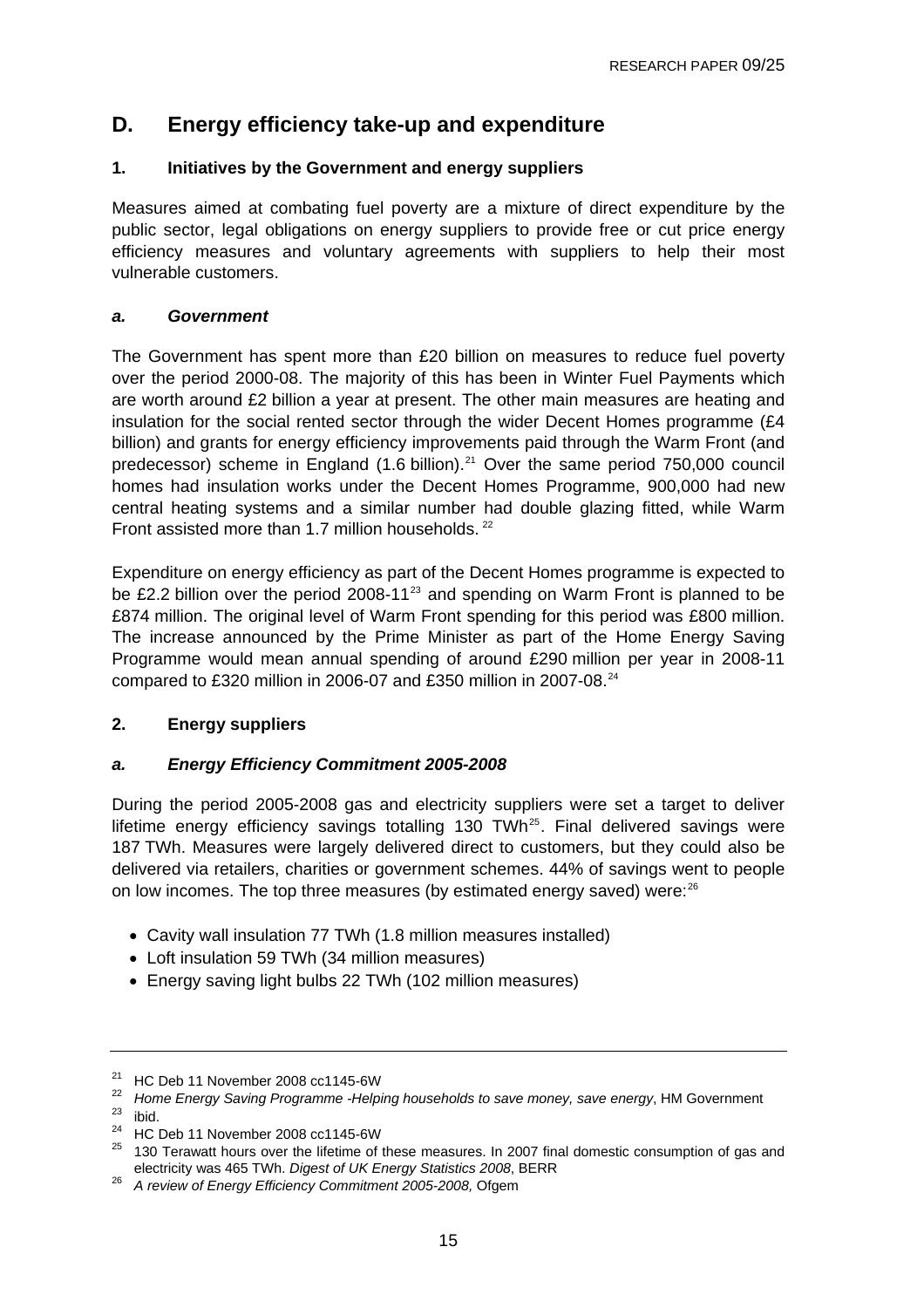### <span id="page-15-0"></span>*b. Carbon Emissions Reduction Target (CERT) 2008-11*

The original target for CERT was savings of 154 million tonnes of  $CO<sub>2</sub>$  and this was expected to involve around £2.8 billion of expenditure by energy suppliers which could be passed on to consumers. The Home Energy Saving Programme was announced by the Prime Minister on 11 September 2008 and proposed a 20% extension of CERT to 185 million tonnes of  $CO<sub>2</sub>$  and additional expenditure of £560 million.<sup>[27](#page-15-0)</sup> This would take total contributions from suppliers and generators to energy efficiency measures and social assistance (such as social tariffs) to £3.9 billion over the period 2008-11.<sup>[28](#page-15-0)</sup>

In the first three quarters of CERT (to end December 2008) suppliers delivered 121 million energy efficient light bulbs, 400,000 cavity wall insulations, 400,000 loft insulations, 440 heat pumps and 186 solar heating systems and helped 10,600 households switch fuel type,. The total lifetime savings of these measures is estimated at 38.0 million tonnes of  $CO<sub>2</sub>$ .<sup>[29](#page-15-0)</sup>

### *c. Energy customers on social tariffs*

Social tariffs are discounted energy prices offered by suppliers to their disadvantaged customers. They are one of a range of initiatives that energy suppliers can include towards the "social spend" commitments agreed with the Government (see section V for details).

At the end of March 2008 there were 204,000 customers across Great Britain on social tariffs for electricity and 255,000 on social tariffs for gas. These tariffs were estimated to save these customers £33.9 million in a full year or £74 for each social tariff account. Total supplier expenditure on all social programmes was £57.1 million. Between the end of August 2007 and the end of March 2008 the number of accounts benefiting from social tariffs increased by 25% and the total saving by 36%. Estimates made in September 2008 put the then current number of social tariff accounts at 800,000 and most suppliers expected further increases for the rest of 2008-09.<sup>[30](#page-15-0)</sup> There are around 26 million domestic electricity and 22 million domestic gas customers (households) in Great Britain.<sup>[31](#page-15-0)</sup> In Budget 2008 the Chancellor announced that a voluntary agreement had been reached with suppliers to increase total expenditure on social programmes of all types to £150 million a year by 2011. This should mean additional expenditure (above the 2007-08 baseline) of around £225 million over the period 2008-11.

<sup>&</sup>lt;sup>27</sup> [Energy supplier obligation: Carbon Emissions Reduction Target \(CERT\),](http://www.defra.gov.uk/environment/climatechange/uk/household/supplier/cert.htm) Defra webpage<br> *28* Home Energy Saving Programme -Helping households to save money, save energy, HM Government<br> *29* Carbon Emissions Reduction Ta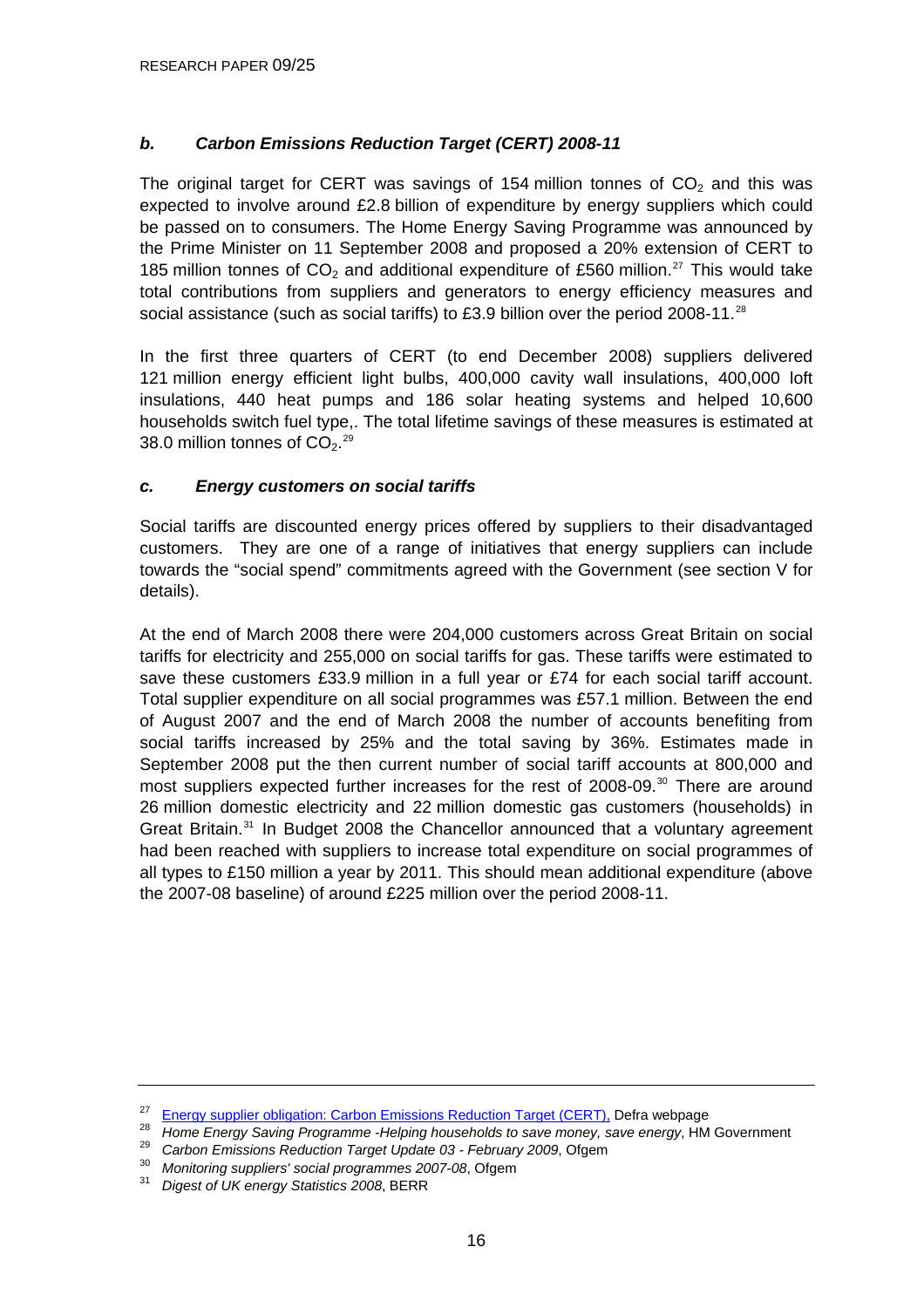# <span id="page-16-0"></span>**IV Energy efficiency for housing**

## **A. Energy efficiency of existing housing**

The Bill aims to upgrade the energy efficiency of *existing* housing as opposed to *new build* which is usually targeted by Government initiatives. In terms of upgrading the total housing stock, existing housing is clearly more immediately important than that of new build since only about 1% of the housing stock is replaced each year, even before the current recession started.

For existing housing, the Energy Efficiency Rating (EER), which forms the basis of the Energy Performance Certificate mentioned in the Bill, $32$  has been increasing but from a low level. A key indicator of this is that only about a third of dwellings in England in 2006 with lofts have loft insulation of 150mm or more despite it being among the cheapest means of insulation with the quickest pay-back in savings on energy bills.<sup>[33](#page-16-0)</sup> (Statistics about trends in domestic insulation are in the Appendix).

In 2007, only 0.2% of existing housing stock in England had an EER Band A or B rating (so few had Band A that the two bands are merged), $34$  and this number had not increased since 2006. Only 7.7% of existing housing achieved Band C; the number of dwellings in this band had increased by only 0.7% (165,000 properties) since 2006.

 $32$  The energy performance of buildings is measured using a standardised methodology developed by the Building Research Establishment. The Standard Assessment Procedure (SAP) is used for measuring new buildings' compliance with the energy performance requirements in Part L of the Building Regulations (England and Wales) and the equivalent regulations in Scotland and Northern Ireland. It is also used to provide energy ratings (as used in energy performance certificates) for existing buildings.<br>Technical explanation of SAP 2005 is available at the SAP 2005 webpage

Technical explanation of SAP 2005 is available at the [SAP 2005 webpage](http://www.projects.bre.co.uk/sap2005/) 33 *Housing and planning key facts, England, February 2009*, Department for Communities and Local Government. 34 [English House Condition Survey 2007: Headline Report](http://www.communities.gov.uk/documents/statistics/pdf/1133548.pdf)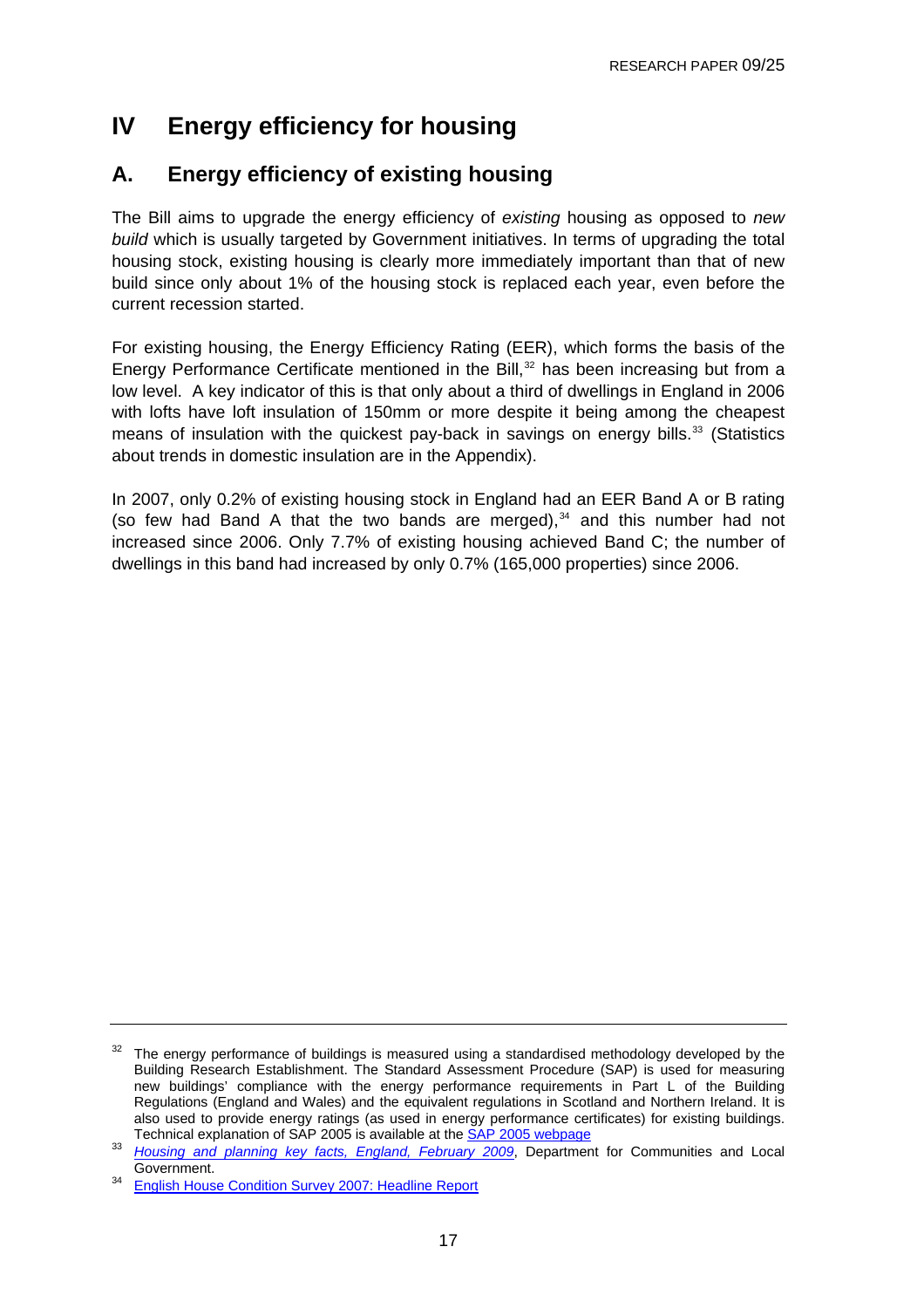|                   | number (000s) |        | percentage |      |  |
|-------------------|---------------|--------|------------|------|--|
|                   | 2006          | 2007   | 2006       | 2007 |  |
| Band A/B (81-100) | 35            | 35     | 0.2        | 0.2  |  |
| Band C (69-80)    | 1,545         | 1,710  |            | 7.7  |  |
| Band D (55-68)    | 6,555         | 7,316  | 29.8       | 33   |  |
| Band E (39-54)    | 9,072         | 8,859  | 41.3       | 39.9 |  |
| Band F (21-38)    | 3,838         | 3,389  | 17.5       | 15.3 |  |
| Band G (1-20)     | 943           | 881    | 4.3        | 4    |  |
| Total             | 21,989        | 22,189 | 100        | 100  |  |

#### <span id="page-17-0"></span>**Energy Efficiency Rating (EER) Bands for the whole stock, 2006-2007**

Base: all dwellings

Note: EER Bands are based on SAP ratings which are shown in brackets. EER Bands A and B are grouped. There are currently insufficient numbers of Band A properties existing for which meaningful estimates can be made through a sample survey.

Source: *English House Condition Survey 2007: Headline Report,* DCLG

As mentioned previously, clause 2 of the Bill imposes a duty on the Secretary of State to "ensure that not less than the number of existing properties specified in section 3(2)(a) as being occupied by households in fuel poverty are made "fuel poverty proof" by 31 December 2016." The number of such households is estimated to have been about 4 million in 2006. $35$  To reach the target in the Bill by 2016, it would be necessary to upgrade over 570,000 dwellings in the United Kingdom per year to either Band B or Band C. This is a challenging target compared with what was achieved between 2006 and 2007 according to the English housing condition survey. In addition, with rising fuel bills in 2007 and 2008, and rising unemployment in 2008 and 2009, the number of households in fuel poverty is likely to have risen substantially since 2006.

## **B. New housing and the Building Regulations**

The existing regulations concerning energy performance of new buildings date from 2006, when energy performance criteria in the Building Regulations part L were tightened.[36](#page-17-0) These will gradually be increased further, according to the timetable set out below, although all homes supported by funding from the Homes and Communities Agency must already be built to code level 3 specified in the Code for Sustainable Homes.<sup>[37](#page-17-0)</sup> These levels set in the Code are not strictly comparable with the Energy Performance Certificates mentioned in the Bill, as the former include other criteria such as water use.

<sup>&</sup>lt;sup>35</sup> Ofgem webpage[,](http://www.planningportal.gov.uk/england/professionals/en/4000000000563.html) *Fuel poverty* [on 17 March 2009]<br><sup>36</sup> *Building Regulations Approved document L1A: Conservation of fuel and power*, ODPM, 2000<br><sup>37</sup> The Code for Sustainable Homes, which is not yet mandatory, sets sta

Technical guidance is online: *[Code for Sustainable Homes: Technical guide - October 2008](http://www.communities.gov.uk/publications/planningandbuilding/codeguide)*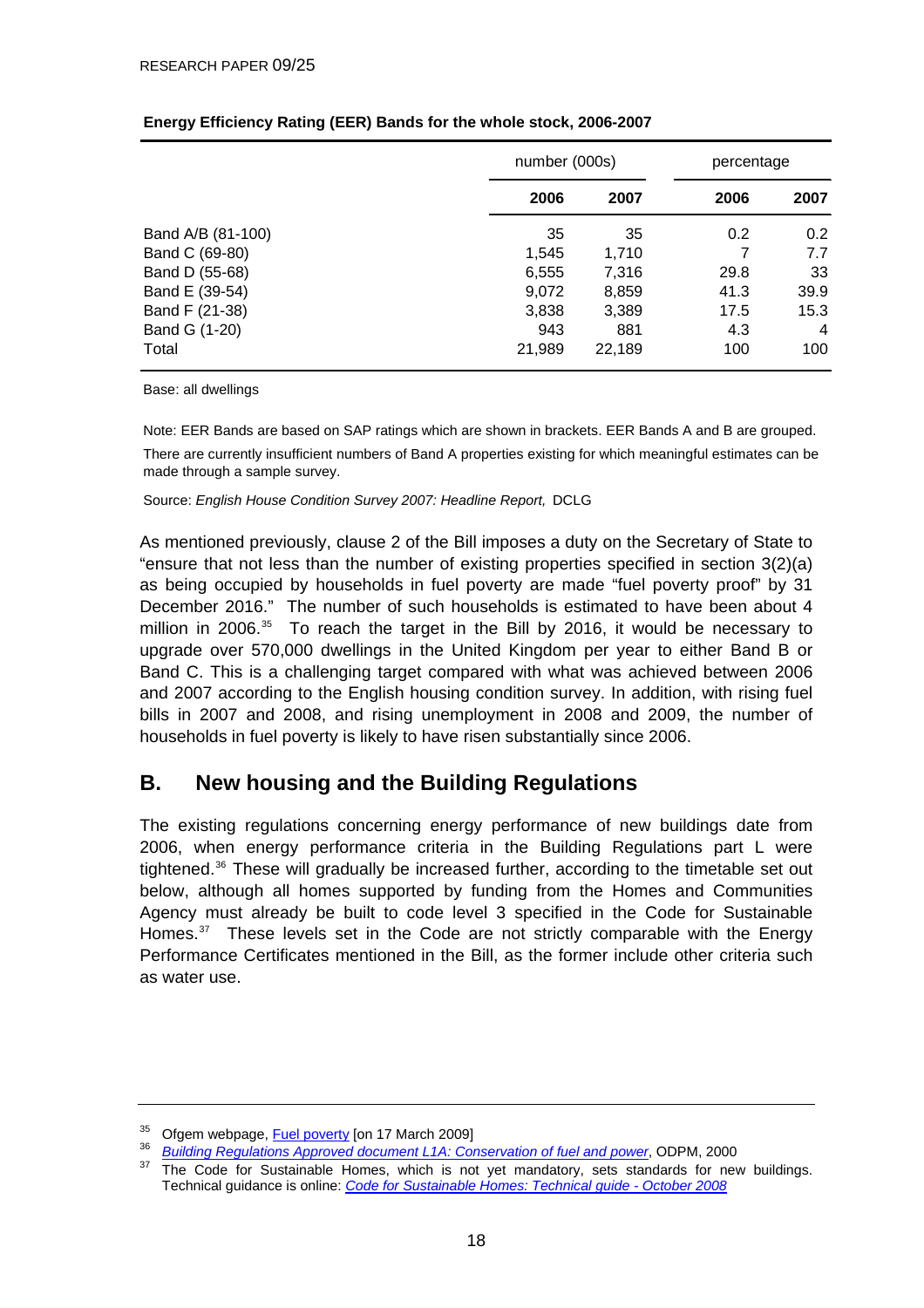<span id="page-18-0"></span>

| Date                                                                                               | 2010         | 2013         | 2016         |
|----------------------------------------------------------------------------------------------------|--------------|--------------|--------------|
| Energy efficiency improvement of the<br>dwelling compared to 2006 (Part L Building<br>Regulations) | 25%          | 44%          | Zero carbon  |
| Equivalent standard within the Code                                                                | Code level 3 | Code level 4 | Code level 6 |

Source: *Greener homes for the future*, DCLG, May 2008

# **V Social tariffs**

Social tariffs are discounted energy prices offered by suppliers to their disadvantaged customers.

The Bill contains provisions in clause 10 to compel prescribed energy suppliers to offer energy assistance packages to prescribed customers designated by the Secretary of State; energy assistance packages under the provisions of the Bill must include a tariff that is lower than any other offered by that supplier, and must be offered to the prescribed customers "until such time as their homes have been made fuel poverty proof." The clause provides for the definition of prescribed customers and of prescribed energy suppliers by delegated legislation.

As mentioned previously, the energy companies have reached voluntary agreements with the Government to achieve a certain level of "social spend"; in 2007/08 this totalled £57.1 million.<sup>[38](#page-18-0)</sup> This social spending consists mainly of social tariffs, rebates and trust funds which provide direct assistance to customers in, or at risk of fuel poverty.

The present guidelines on what would be counted as social spending were drawn up in July 2008 and are monitored by the regulator, Ofgem.<sup>[39](#page-18-0)</sup> These guidelines tightened the qualifying definition of a social tariff, prompted by the realisation that some 'social tariffs' were being offered to low income customers that were higher than other tariffs, particularly direct debit tariffs. Since July 2008, a social tariff must equal the cheapest tariff offered by the supplier. The Bill changes that definition to "lower than any other tariff", although this change is obviously not substantial. The major change made by the Bill would be the substitution of the present voluntary agreement with a statutory duty to offer social tariffs.

Information about other forms of support for energy consumers is contained in a range of Library notes which are available from the intranet:

SN/SC/4873: Support for domestic energy users;

SN/SP/692 : Cold weather payments;

SN/SP/632 : The Christmas Bonus and the associated £60 one-off payment for 2008-09

<sup>38</sup> [SOCIAL TARIFF DRIVE DOUBLES UPTAKE](http://www.ofgem.gov.uk/Media/PressRel/Documents1/Monitoring%20social%20spend%20release.pdf), Ofgem press notice R/36, 19 December 2008 39 *Monitoring suppliers' social initiatives*, Decision document 105/08, Ofgem, 25 July 2008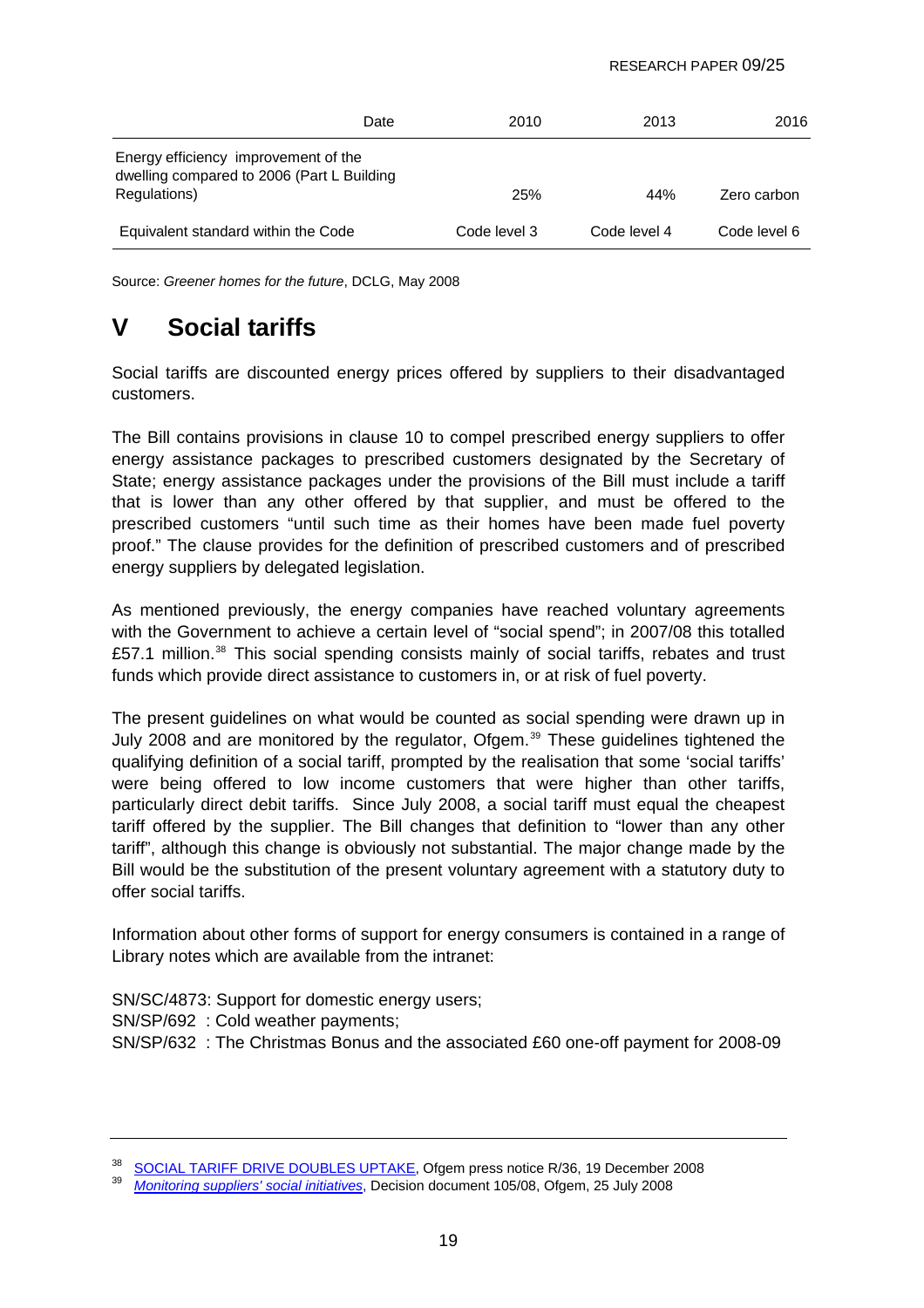# <span id="page-19-0"></span>**VI The** *Warm Homes and Energy Conservation Act 2000*

The *Warm Homes and Energy Conservation Act 2000* (*WHEC Act*) was originally a Private Member's Bill introduced by David Amess MP. With Government and cross-party support, it received Royal Assent on 23 November 2000. Further information about the rationale for the then Bill was published in an article by David Amess in the *House Magazine*:

Over the Christmas holiday, The Independent reported that the number of "excess winter deaths" rose last year to 49,000, the highest in 10 years. The major reason for this? In Britain some 10 million people struggle to heat their homes each winter because the heat "leaks" away through draughty windows and poor insulation. Evidence from overseas shows that this increase is preventable; winters in Norway and Sweden are much colder, yet their winter death rate has only increased by a third of that in Britain.

The Warm Homes and Energy Conservation Bill requires the drawing up and implementation of a solution to this problem. This would end "fuel poverty" by fitting decent insulation, and where necessary, an efficient heating system, to all affected homes. Such a scheme will have many benefits. Firstly it would dramatically cut the illnesses and deaths caused by cold, damp homes - saving the NHS £1 billion a year. Secondly the home improvements would generate almost 30,000 new jobs. Finally, government research suggests it could save £1.25 billion a year in the management and maintenance of public sector housing.<sup>[40](#page-19-0)</sup>

For the purposes of the *WHEC Act*, someone is defined as living in fuel poverty if they are a "member of a household living on a lower income in a home which cannot be kept warm at reasonable cost."<sup>[41](#page-19-0)</sup> The Act applies only to England and Wales and requires the Secretary of State for England and the National Assembly for Wales (the "appropriate authorities") to publish and implement a strategy for reducing fuel poverty and set targets for its implementation.<sup>[42](#page-19-0)</sup> Section 2(5) of the Act provides a duty for the appropriate authority to "take such steps as are in its opinion necessary to implement the strategy". Section 2(6) gives the appropriate authorities further duties to: assess the impact of the steps taken and progress made in achieving the objectives; make any necessary revisions to the strategy; and publish reports on such assessments.

In order to fulfil its obligations, the Government published the *UK Fuel Poverty Strategy* (FPS) in November 2001.[43](#page-19-0) As required by the *WHEC Act*, it gives a more precise definition of "fuel poverty":

<sup>&</sup>lt;sup>40</sup> House Magazine, 31 January 1999, p 12<br><sup>41</sup> Section 1(1) *Warm Homes and Energy Conservation Act 2000* 

<sup>42</sup> Section 2(2) and (3) *Warm Homes and Energy Conservation Act 2000*

<sup>43</sup> HM Government, *[The UK Fuel Poverty Strategy](http://www.berr.gov.uk/files/file16495.pdf)*, November 2001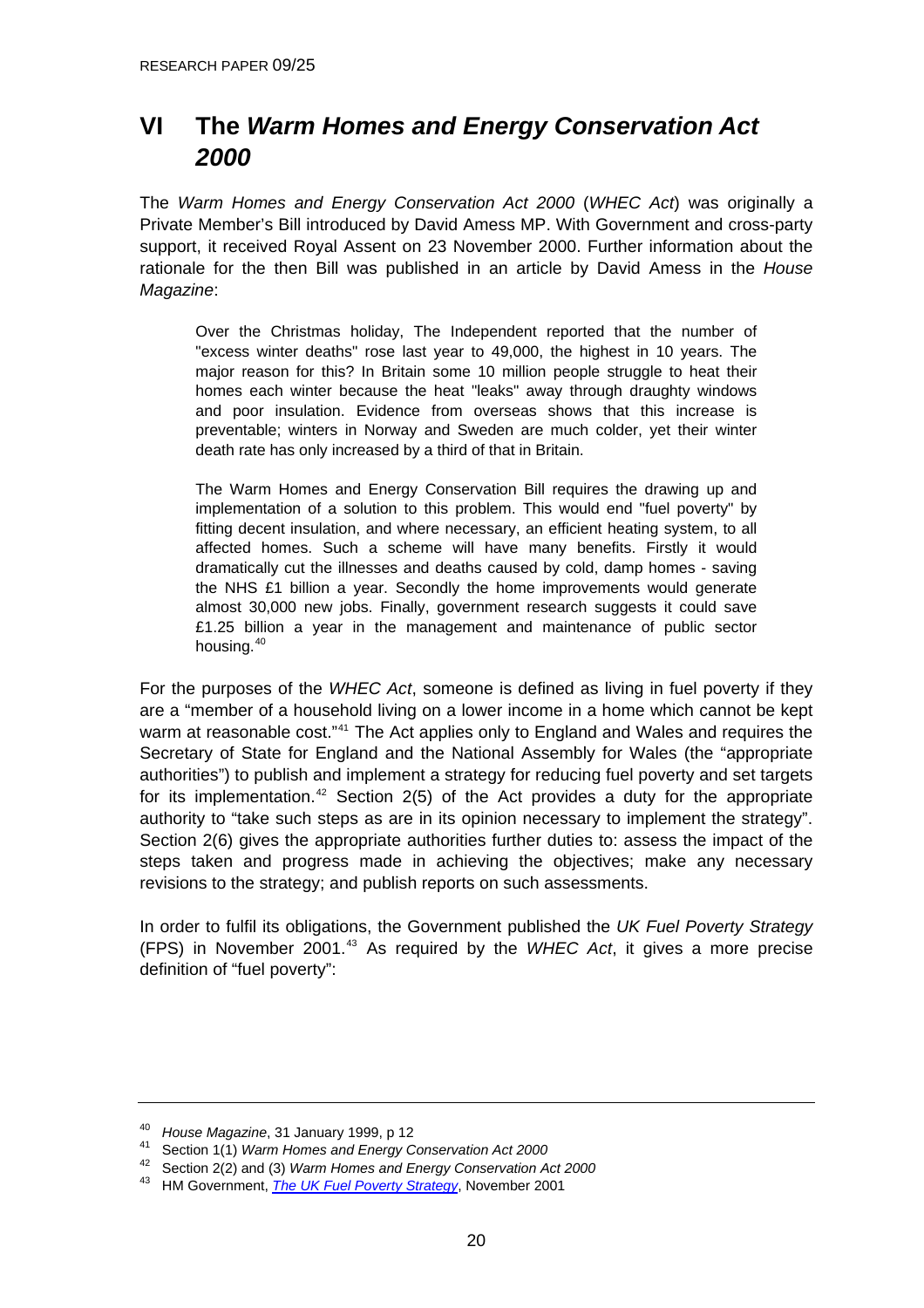<span id="page-20-0"></span>A household is in fuel poverty if, in order to maintain a satisfactory heating regime, it would be required to spend more than 10% of its income (including Housing Benefit or ISMI) on all household fuel use.<sup>[44](#page-20-0)</sup>

The FPS, which was revised,<sup>[45](#page-20-0)</sup> also set the following target for England:

In England, the Government as far as reasonably practicable will seek an end to fuel poverty for vulnerable households by 2010.

Fuel poverty in other households in England will, as far as reasonably practicable, also be tackled as progress is made on these groups, with a target that by 22 November 2016 no person in England should have to live in fuel poverty.

The words "as far as reasonably practicable" did not appear in this context in the original version of the FPS of November 2001.<sup>[46](#page-20-0)</sup>

At the time the FPS was published, Friends of the Earth issued a press release expressing their "disappointment" at it. They said that it "fails to meet the terms of the Act" and is "inadequate" because it:

- fails to deliver the policy agreed at Labour's conference in 2000 to eradicate fuel poverty by 2010.
- fails to "specify a target date for achieving the objective of ensuring that as far as reasonably practicable persons in England or Wales do not live in fuel poverty" as required by the Warm Homes and Energy Conservation Act (subsection 2(2)(b))
- uses a controversial definition of fuel poverty based on a household's gross income, rather than its disposable income i.e. that left after paying housing costs. This prevents at least 1 million households benefiting from the scheme. $47$

## **A. Judicial review**

In February 2008 it was estimated that the number of people in fuel poverty was the highest since Labour came to power.<sup>[48](#page-20-0)</sup> As a consequence of this, Friends of the Earth (FOE) told the Government that it would instigate judicial review proceedings if the Government did not publish a "concrete" plan to meet its fuel poverty target.<sup>[49](#page-20-0)</sup> In September 2008 FOE and Help the Aged announced that they would take a judicial review case to the high court over the Government's alleged failure "to keep its legal duty to eradicate fuel poverty."[50](#page-20-0)

<sup>&</sup>lt;sup>44</sup> HM Government[,](http://www.berr.gov.uk/files/file16495.pdf) *The UK Fuel Poverty Strategy*, November 2001, para 4.5.1<br><sup>45</sup> Amendments to the Fuel Poverty Strategy are contained in the *Summary of responses to the joint consultation from Defra and DTI* [dated 18 September 2002] *on proposals to clarify the intentions of the* 

*UK Fuel Poverty Strategy* dated in or after February 2003<br><sup>46</sup> The words were proposed in a joint consultation by the DTI and Defra dated 18 September 2002<br><sup>47</sup> Friends of the Earth press release, *Warm homes strategy sti* 

<sup>&</sup>lt;sup>48</sup> "FoE issues fuel poverty ultimatum"[,](http://www.foe.co.uk/resource/press_releases/1121wh.html)*The Observer*, 24 February 2008<br><sup>49</sup> "FoE issues fuel poverty ultimatum", *The Observer*, 24 February 2008<br><sup>50</sup> Friends of the Earth press release, *Fuel Poverty Plan Lacks Fundin*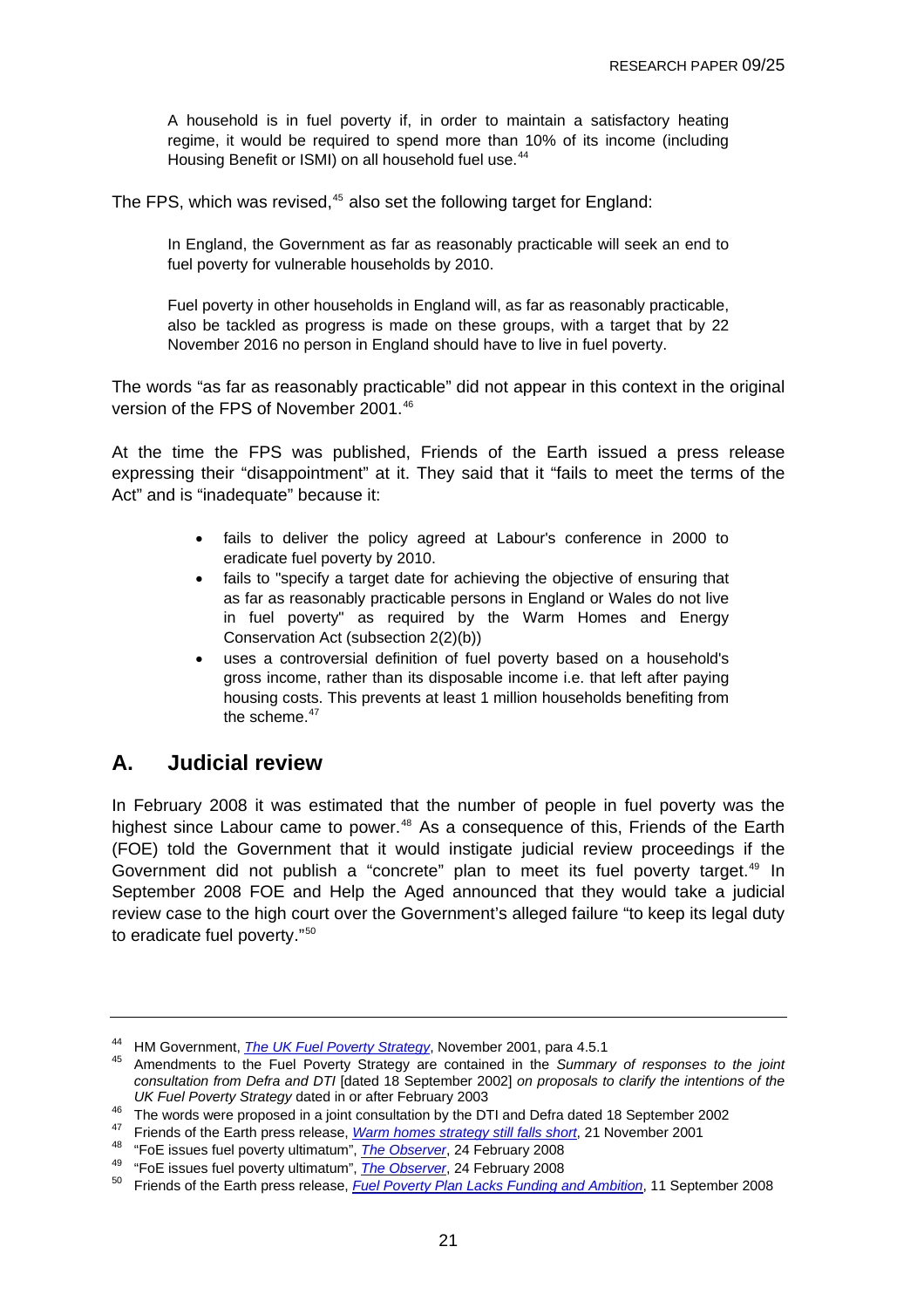<span id="page-21-0"></span>The case was heard at the Queen's Bench Division of the High Court on 6-7 October 2008. The judgement was delivered by The Honourable Mr Justice McCombe on 23 October 2008.[51](#page-21-0) FOE and Help the Aged (the claimants) brought the claim against the Department for Business, Enterprise and Regulatory Reform (BERR) and the Department for Environment, Food and Rural Affairs (Defra) (the defendants). FOE and Help the Aged claimed that there had been a failure by the Government to perform their duties under sub-sections 2(5) and (6) of the *WHEC Act*. They sought a declaration from the court that that the defendants were unlawfully failing to perform those duties.<sup>[52](#page-21-0)</sup> The judge confirmed that it was indeed in the court's jurisdiction to "intervene, by way of judicial review, in a case where it can be demonstrated that a public authority is acting (or failing to act) owing to a misunderstanding on its part of its legal duties."[53](#page-21-0)

The claimants' main argument rested on the construction of the *WHEC Act*. They claimed that the Act gave the defendants discretion in "selecting the route but not the destination" in meeting the targets provided in the FPS.<sup>[54](#page-21-0)</sup> They accused the Government of "diluting an imperative into a broad policy discretion"<sup>[55](#page-21-0)</sup> and of "not doing what is reasonably practicable to achieve them [the targets] because of budgetary constraint in allocating funds to possible measures".<sup>[56](#page-21-0)</sup> They did not level criticism at the FPS itself.

The Government argued that it was "already taking all measures which were reasonably practicable to meet the 2010 and 2016 targets set out in the strategy."[57](#page-21-0) It also contended that it was not "reasonably practicable" to take all of the measures that would be required to eradicate fuel poverty, as such measures are "not necessarily cost effective" and "the resources are not available to pay for them all at the present time given the money available".58

McCombe J examined the precise wording of the *WHEC Act* in great detail. He said that the task for the court was to determine the content of the duty given in the Act and to decide whether that duty "may import financial considerations". In doing this he examined Parliament's intention when passing the legislation:

I am quite satisfied that, in this case, in framing s. 2(1) and (2) (d) of this Act Parliament would have taken as axiomatic that the pressures on budgets are intense and that government would have to take the necessary steps in the context of other pressing needs for funds. I cannot conceive that Parliament can be taken to have intended that, whatever the expense, so long as not disproportionate to the benefit, the government should be obliged to expend

<sup>51</sup> *Friends of the Earth and Help the Aged v Secretary of State for Business Enterprise and Regulatory Reform and Secretary of State for Environment, Food and Rural Affairs [2008] EWHC 2518 (Admin)and [2008] All ER (D) 232* 

<sup>52</sup> *Friends of the Earth and Help the Aged v Secretary of State for Business Enterprise and Regulatory Reform and Secretary of State for Environment, Food and Rural Affairs [2008] EWHC 2518 (Admin),*

para 2<br> $^{53}$  Ibid, para 20<br> $^{54}$  Ibid, para 10<br> $^{55}$  Ibid, para 10

 $\frac{55}{56}$  Ibid, para 10

 $\frac{56}{57}$  Ibid, para 15

 $\frac{57}{58}$  Ibid, para 10

Ibid, para 10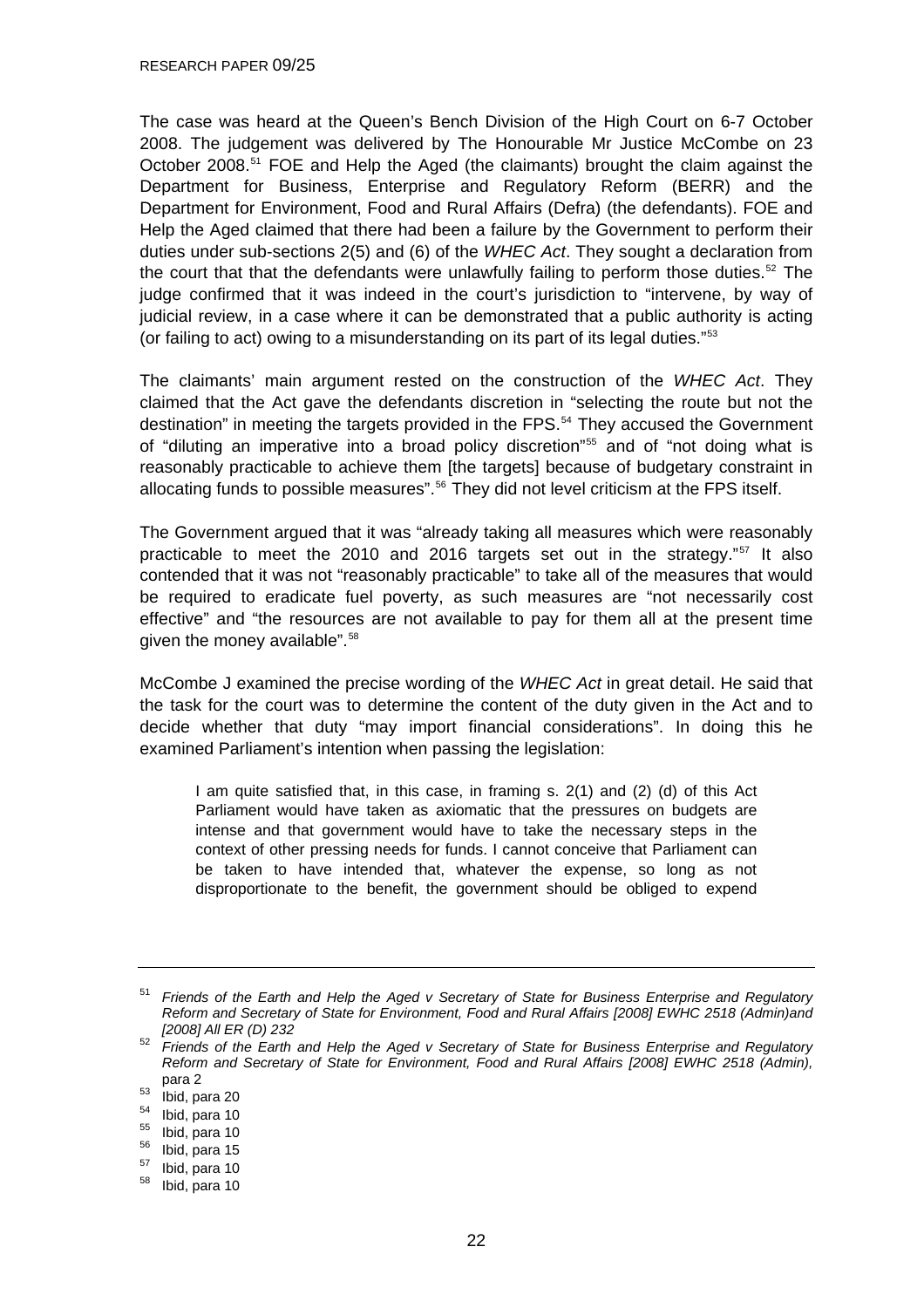<span id="page-22-0"></span>whatever funds might be necessary to eliminate fuel poverty in priority to all its other commitments.[59](#page-22-0)

He made it clear that the Act did not provide a duty to meet the target "whatever the cost":

Parliament obliged the Secretary of State to formulate a policy strategy to ensure, so far as reasonably practicable, the desired objectives. It required him to publish his aspirations by way of targets. It then required the government to take the steps which in its opinion were necessary to implement the policy strategy. Government took up the challenge by (amongst other things) specifying that it would try, so far as reasonably practicable, to achieve the targets. In doing so, it imported a statutory duty to make those efforts. It did not assume a statutory duty to achieve the desired results, whatever the cost.

 $[\dots]$ 

It is open to government to have regard to its overall budget and the other calls upon its resources in deciding what steps to take in implementation of the Strategy, including its requirement that efforts should be made to achieve the 2010 and 2016 targets as far as reasonably practicable. $60$ 

McCombe J consequently dismissed the claimants' argument that the Government had breached its duty under the *WHEC Act* because it had taken budgetary considerations into account.<sup>[61](#page-22-0)</sup> The claim for judicial review was dismissed.

Responding to the judgement, FOE said that the decision created a "large loophole" in the Government's protection for people in fuel poverty:

Later Friends of the Earth's head of UK climate Ed Matthew said: "The High Court's decision reveals a huge loophole in the legal protection for people in fuel poverty - big enough for over millions of households to fall through.

"The Government may have escaped legal reprimand, but it's not off the hook - it still faces the judgment of the five million UK households suffering in fuel poverty today.

"Today's ruling means that it can spend pretty much what it likes and implement a strategy which is seven years old and very vague, making the warm homes legislation almost worthless."

"We need a proper plan that makes sure that every home struggling to keep warm is properly insulated - this will lift people from fuel poverty and cut carbon emissions at the same time."<sup>[62](#page-22-0)</sup>

In the same article the Government said that it recognised that "we need to do more to tackle fuel poverty":

<sup>59</sup> Ibid*,* para 28 60 Ibid*,* paras 29 and 31 61 Ibid, para 45

<sup>62 &</sup>quot;Anti-fuel poverty campaigners lose bid for more government funds" *Press Association National Newswire*, 23 October 2008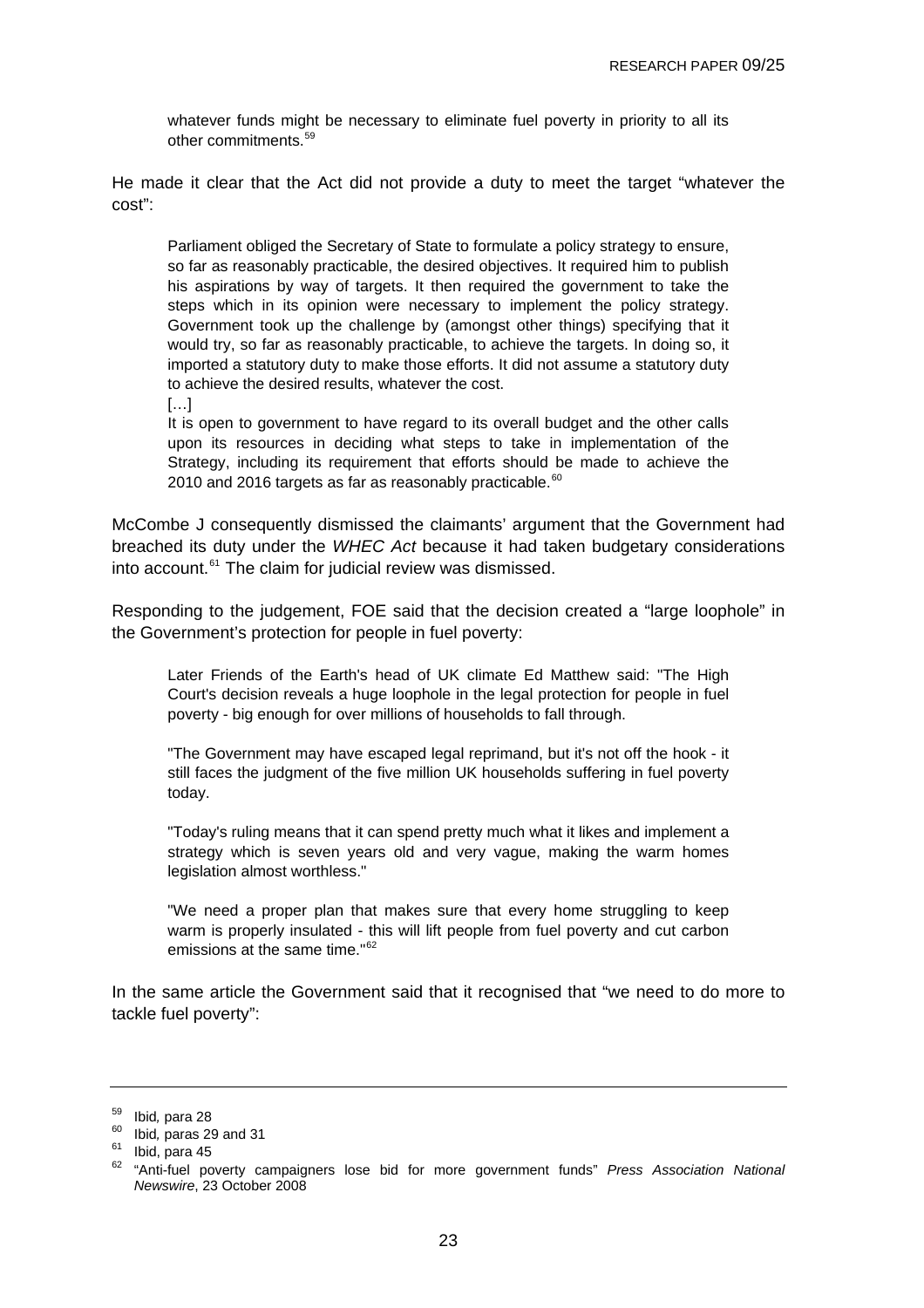<span id="page-23-0"></span>A spokesperson for the Department of Energy and Climate Change (DECC) said: "The Government recognises that we need to do more to tackle fuel poverty.

"Recent increases in energy prices have made the challenge more difficult, but we are determined to do all we can to help people both this winter and in the future.

"This was underlined by the Prime Minister's announcement on 11 September of a £1 billion package which will enable households to take advantage of help that could save them up to £300 every year.

"Since 2000, the Government has spent £20 billion on fuel poverty benefits and programmes."[63](#page-23-0)

FOE and Help the Aged have been given leave to appeal against the high court judgement "given the public importance of the case."<sup>[64](#page-23-0)</sup> It is not yet known when the appeal will be heard.

Four days after the judgement was published, Joan Ruddock, Parliamentary Under-Secretary of State, Department of Energy and Climate Change answered a PQ about what progress had been made towards meeting the *WHEC Act* targets:

**Mr. Amess:** To ask the Secretary of State for Energy and Climate Change what progress the Government made in (a) 2006, (b) 2007 and (c) in the first nine months of 2008 on meeting the targets arising under the Warm Homes and Energy Conservation Act 2000; and if he will make a statement. [227586]

**Joan Ruddock:** Tackling fuel poverty is a priority for the Government. Since 2000, the Government have spent £20 billion on fuel poverty benefits and programmes. The UK Fuel Poverty Strategy was published in November 2001 and sets out the approach of the Government (and the Devolved Administrations) for tackling fuel poverty. The latest version of the Fuel Poverty Strategy reflects the requirements of the Warm Homes and Energy Conservation Act to do all that is reasonably practicable to end fuel poverty amongst the vulnerable by 2010.

From 1996 to 2004, the Government made good progress with 4 million households lifted out of fuel poverty as a result of our energy efficiency programmes, falling energy prices and rising incomes.

The 2005 figures show fuel poverty levels were also significantly below 1996 levels with approximately 2.5 million households in fuel poverty, of which an estimated 2 million were vulnerable, although these figures do show an increase in fuel poverty of 0.5 million since 2004, reflecting the impact of rising energy prices.

The Government's Sixth Annual Progress Report on Fuel Poverty was published on 2 October 2008. It shows that in 2006 there were approximately 3.5 million households in fuel poverty across the UK, an increase of 1 million households

 $\begin{matrix} 63 \\ 64 \end{matrix}$  Ibid

<sup>64</sup> Friends of the Earth website, *[Government taken to High Court over fuel poverty](http://www.foe.co.uk/resource/local/planning/news/fuel_poveryy_judgement_16028.html)* [on 17 March 2009]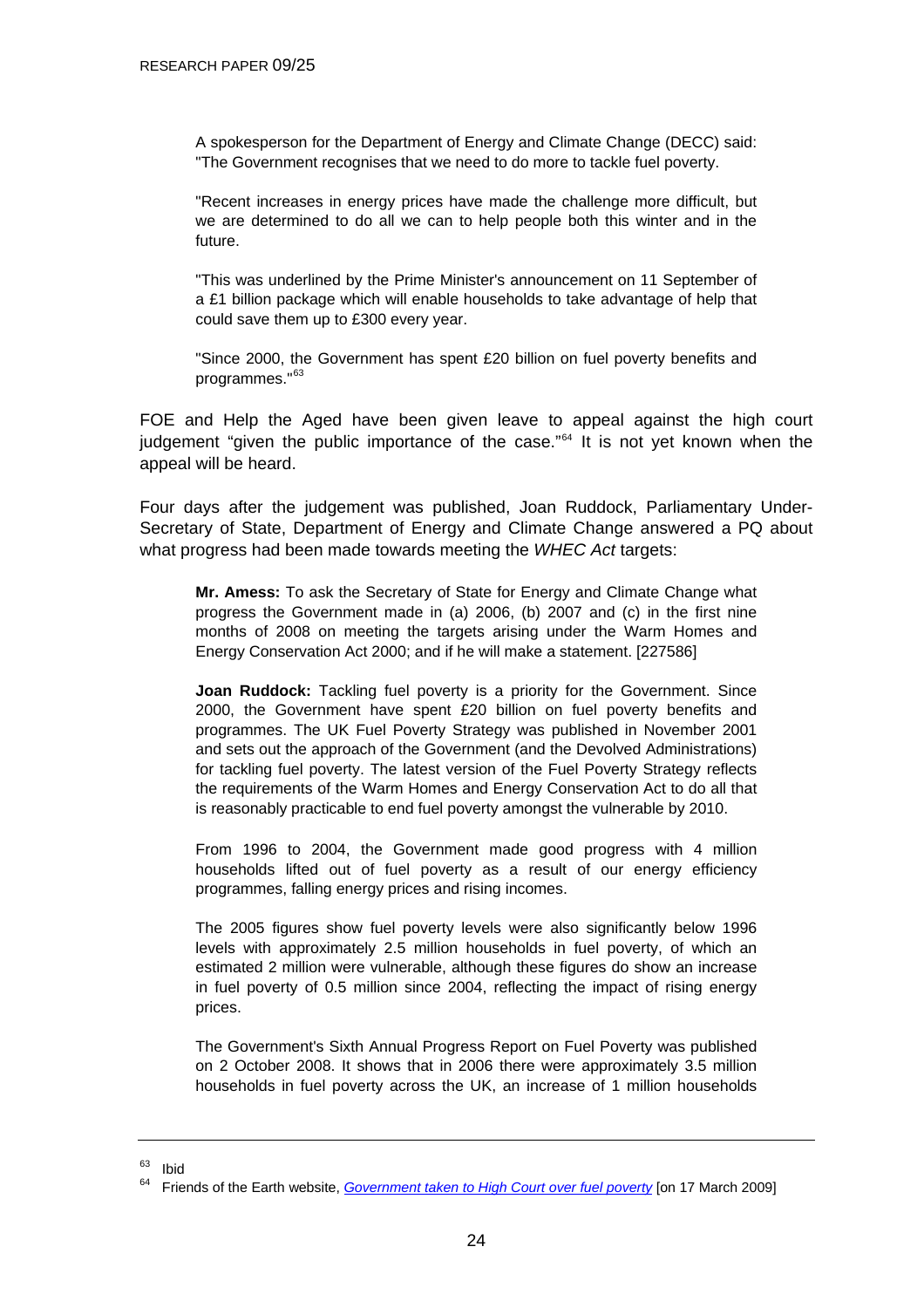<span id="page-24-0"></span>since 2005. Around 2.75 million of these are vulnerable households (containing children, the elderly or a person who is disabled or suffering from a long-term illness).

In England, the overall number of households estimated to be in fuel poverty in 2006 is 2.4 million of which around 1.9 million are vulnerable. This represents a rise of 900,000 households since 2005 and a rise of 700,000 vulnerable households over the same period.

The rise in the number of households in fuel poverty during 2006 was due to increases in consumer energy prices. The overall cost of energy to domestic consumers rose by 22 per cent. in real terms between 2005 and 2006, with gas prices rising by 29 per cent. and electricity prices rising by 19 per cent.

Official figures for 2007 will not be available until next year, however indicative projections for 2007 and 2008 were published in the Sixth Annual Progress Report, copies of which have been placed in the Library. The projections made for 2007 in England show that further price rises are likely to have pushed a further 0.7 million households into fuel poverty, which would mean a total of around 3.1 million households. Projections for 2008 show a further increase in fuel poverty for England of around 0.5 million households; this amounts to a total of around 3.6 million households. These projections are based on known price changes along with estimates for income and energy efficiency improvements.<sup>[65](#page-24-0)</sup>

# **VII Views of political parties and Members**

The Conservative Party supplied the following information about their main policies on the issues covered by the Bill:

- **Tackling fuel poverty:** With one in five families now living in fuel poverty, we will:
	- o Cut the fuel bills of the poorest households by introducing tough new rules that make it illegal for energy companies to charge unfair price premiums on prepayment meters.
	- o Require every energy company to offer social tariffs to vulnerable households.
	- o Ensure that every gas and electricity bill contains information which allows each household to compare their energy consumption with average households of a comparable size.
	- o Require energy companies to provide information on energy bills that clearly shows customers whether they are on the cheapest tariff offered by their energy company – and if they are not, shows exactly how much they would save if they switched to the cheapest tariff, and how they can do so.

<sup>&</sup>lt;sup>65</sup> HC Deb 27 Oct 2008 cc740-1W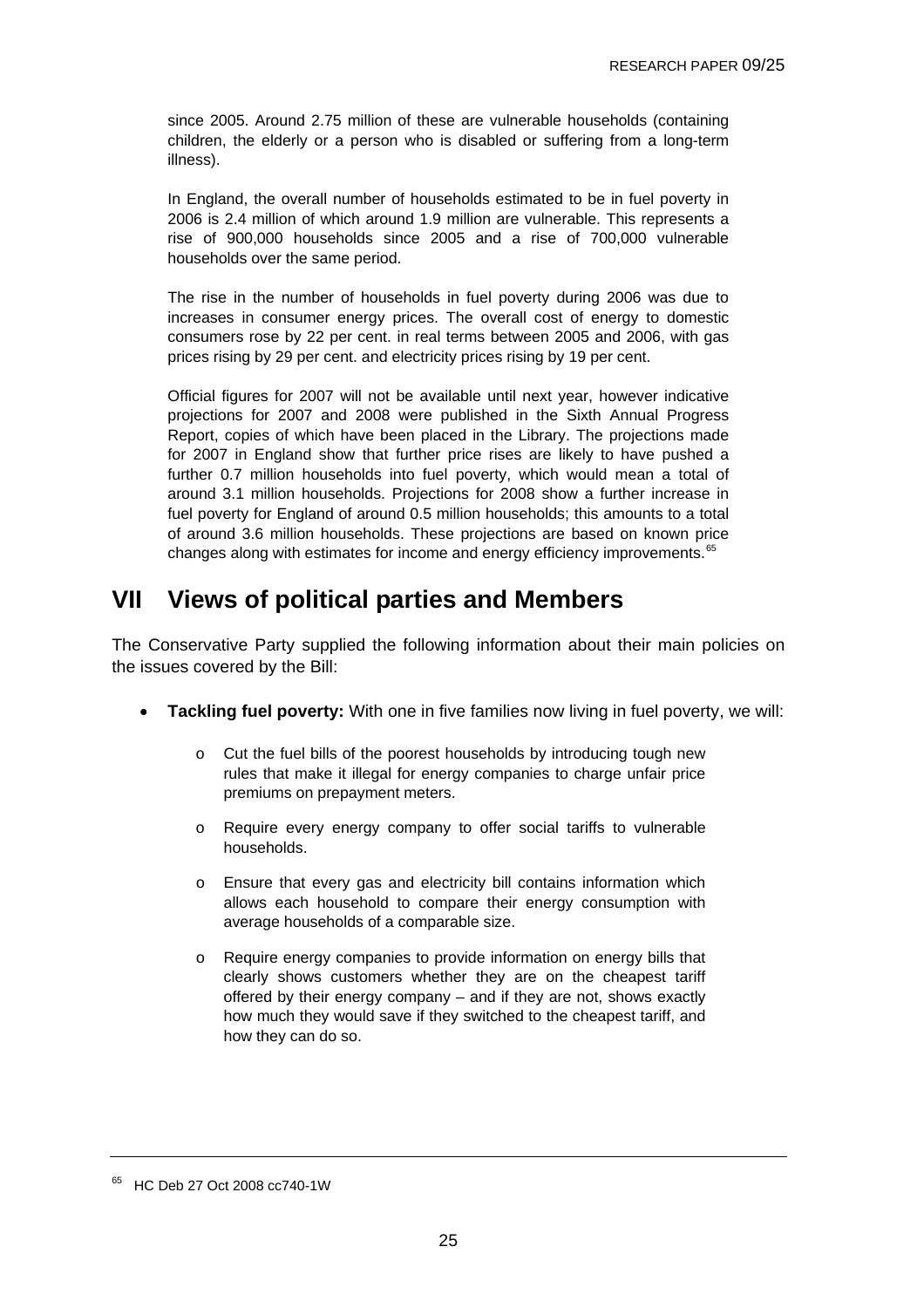- <span id="page-25-0"></span>• **Cutting Energy Bills for Post Office Card Accounts (POCA) Holders**. POCA will be reformed to enable families without bank accounts to benefit from the lower energy and water tariffs offered to customers paying by direct debit. This could cut the energy bills of up to 4 million POCA holders by up to £100 a year.
- **'Just Do It' insulation scheme**. We will introduce a new entitlement for every home to be fitted immediately with up to £6,500 of approved energy efficiency improvements, the cost to be repaid through fuel bills over a period of up to 25 years but delivering immediate reductions in the gas and electricity bills of participating households.

Labour Party policy is effectively Government policy as set out in this paper. It declined to give further views.

EDM 1069 sponsored by Alan Simpson MP which "calls on the Government to support this Bill and do everything that it can to ensure that it becomes law in this session of Parliament" had 162 signatories as at 16 March 2009.<sup>[66](#page-25-0)</sup>

## **VIII Other views**

The Business and Enterprise Committee investigated fuel poverty, energy prices and Ofgem. Its conclusion on fuel poverty, published July 2008, is:

109. Other things being equal, with every 10% increase in energy prices 400,000 people go into fuel poverty. The rise in prices since 2004 means the Government is certain to miss its target of eradicating fuel poverty for vulnerable households by 2010. We welcome Ofgem's Fuel Poverty Action Programme as a sign that the Government is aware of mounting concern in this area. In particular we welcome plans to enable data sharing that will help energy suppliers identify pensioners most in need, although such information will need to be handled with the utmost propriety. We hope the Government will implement similar plans for other vulnerable groups. However, in the context of sharply rising prices and reductions in funds for the Warm Front programme, … the additional money pledged by the energy companies, while welcome, will make very little difference to the overall number of fuel poor households. We believe the Government must now consider a fundamental re-think of its approach to tackling fuel poverty.<sup>[67](#page-25-0)</sup>

The Government replied setting out the measures it is taking, including new initiatives since the report was published (see sections II & III).

The Committee considered future energy policy and published its report in December 2008. It concluded about fuel poverty, that:

42. After two rounds of price increases, we estimate as many as 5.5 million households may now be living in fuel poverty. We welcome the Government's

<sup>&</sup>lt;sup>66</sup> [EDM 1069: Fuel Poverty Bill](http://edmi.parliament.uk/EDMi/EDMDetails.aspx?EDMID=38173&SESSION=899)<br><sup>67</sup> Punisage and Enterprise Co

<sup>67</sup> Business and Enterprise Committee, *Energy prices, fuel poverty and Ofgem*, 16 July 2008, HC 293-I, 2007-08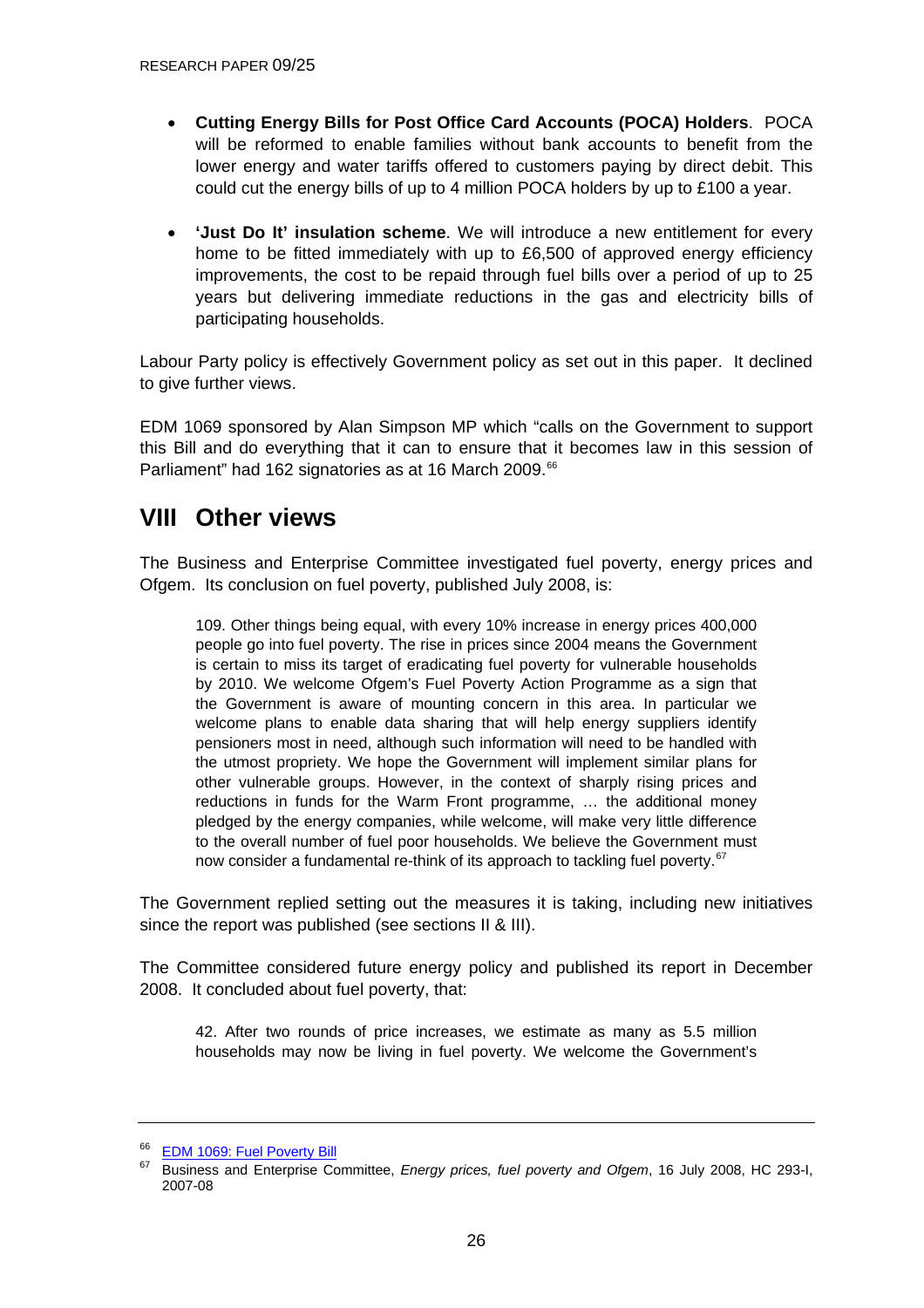<span id="page-26-0"></span>package of measures announced in the autumn, particularly their focus on improving the energy efficiency of the existing housing stock. This will prove the most cost-effective means of tackling fuel poverty in the long run. We also welcome the contribution to the package being made by non-vertically integrated electricity generators, which acknowledges the fact that they too have benefited from windfall gains under Phase 2 of the EU Emissions Trading Scheme.

43. The creation of DECC removes one of the fissures in responsibility for fuel poverty within government, with BERR and DEFRA previously having overlapping involvement. We hope the Department will keep its strategy under review as many of its current measures have a limited lifetime even within the existing spending review period. While there is currently a strong case for the industry's role in alleviating fuel poverty because of the windfall gains it is receiving, these will cease to exist once full auctioning of carbon permits is introduced in 2013. Provided the regulatory framework is sufficient to ensure fairness to all consumers, in the long term the Government will need to consider whether it can continue to expect energy companies and the regulator to be responsible for the delivery of its social policy objectives. We also reiterate our frequent recommendation that much more attention must be paid to groups in fuel poverty other than pensioners, particularly disabled people under 60.<sup>[68](#page-26-0)</sup>

An adviser to Help the Aged, speaking to the Treasury Committee during its examination of the Pre-Budget Report 2008, published in January 2009, mentioned missed opportunities to reduce fuel poverty:

74. Mr Mervyn Kohler, Special Adviser for Help the Aged, said that the large number of winter deaths were a "continuing disgrace to a government which is there to protect the most vulnerable in our society." Mr Kohler suggested to us that the Chancellor had missed many opportunities to address fuel poverty in the Pre-Budget Report:

surely this was the moment when he could really have done something significant with the construction industry to improve the energy efficiency of our whole housing stock, improve therefore employment opportunities in that sector and help towards reaching the climate change targets as well as eradicating fuel poverty on the way.<sup>[69](#page-26-0)</sup>

A National Audit Office report, published February 2009, about the Government's principal scheme to help the disadvantaged with heating and energy efficiency measures, Warm Front, concluded that despite changes intended to improve the targeting of the scheme, in practice, funds are still not necessarily focused enough on vulnerable households in fuel poverty.<sup>[70](#page-26-0)</sup>

The Public Accounts Committee investigation into programmes to reduce domestic energy consumption, published March 2009, noted in its summary:

<sup>68</sup> Business and Enterprise Committee, *Energy policy: future challenges*, 12 December 2008, HC 32 2008- 09, para 42 69 Treasury Select Committee, *Pre-Budget Report 2008,* 20 January 2009, HC 27 2008-09, para 74 70 National Audit Office, *The Warm Front Scheme,* 4 February 2009, HC 126 2008-2009, summary para 10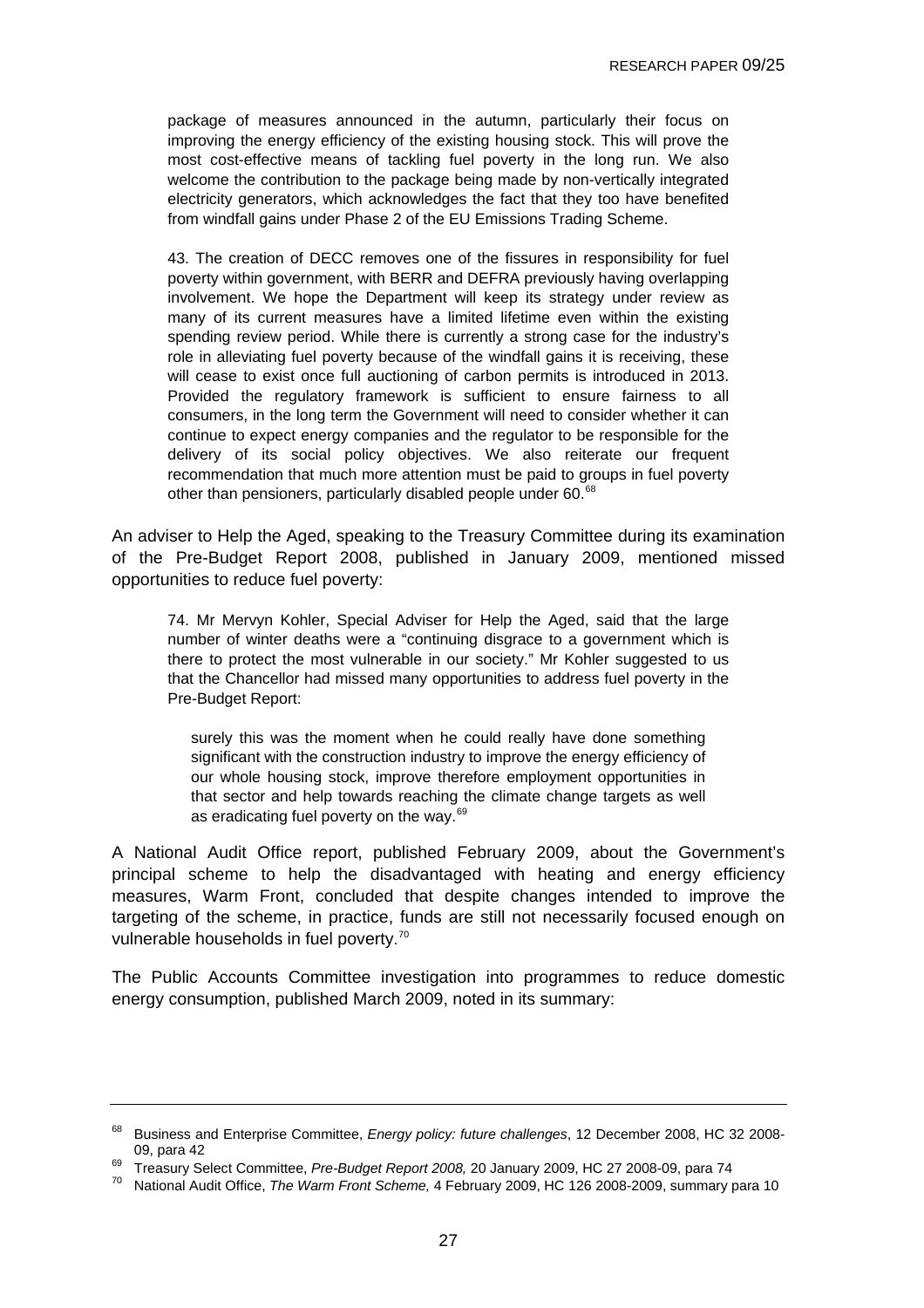<span id="page-27-0"></span>the key challenges for Government are how to strengthen and improve enforcement of minimum energy efficiency standards for new homes, and how to coordinate and focus government programmes to increase the energy efficiency of existing homes and achieve behaviour change by householders.<sup>[71](#page-27-0)</sup>

Conclusions and recommendations include:

Householders are confronted with a confusingly wide range of advice on energy efficiency from the Government, energy suppliers and others. (…)

The Building Control profession has not prioritised the enforcement of the energy efficiency parts of the Building Regulations.

Little is known about the extent of compliance with the energy saving parts of current Building Regulations, so the adequacy and effectiveness of the Regulations on energy performance in practice is uncertain.

Over 80% of the expected energy savings by 2020 come from Building Regulations and obligations on suppliers, whose achievement is outside the Departments' direct control.<sup>[72](#page-27-0)</sup>

# **IX The Bill**

**Clause 2** of the Bill aims to eradicate fuel poverty by placing a duty on the Secretary of State (SoS) to increase the energy efficiency of existing domestic buildings to at least Energy Performance Certificate Band B, or Band C for a "hard to treat property." The definition of such a property is the subject of **clause 6**. This is to be achieved by 31 December 2016 with an initial target of the number of existing households in fuel poverty in England at 31 December 2008. Properties occupied by the fuel poor must, as far as reasonably practicable, be those that benefit from the measures (**clause 7**).

**Clause 3** places a duty on the SoS to publish a Fuel Poverty Strategy (FPS) within six months of the commencement of the Act. This must include plans, policies and proposed measures to achieve the principal duty above, their anticipated cost and funding sources, and state who is responsible for delivering them. Sustainable energy, including microgeneration systems, would be included with energy efficiency measures. The Strategy would include new functions for the regulator, the Gas and Electricity Markets Authority, that the SoS deems necessary to achieve the targets, and also specify the number of existing properties that would be treated in each calendar year.

Under **clause 4** the SoS is required to publish a Fuel Poverty Annual Report (FPAR) detailing progress with relevant statistics each year until 2017. **Clause 5** states that if the number of fuel poor households rises the target must rise to take account of it although there is leeway in the increase in the last two years of the period if it is not reasonably practicable to comply with the principal duty by the end of 2016.

<sup>71</sup> Public Accounts Committee, *[Programmes to reduce household energy consumption](http://www.publications.parliament.uk/pa/cm200809/cmselect/cmpubacc/228/9780215526618.pdf),* HC 228, 3 March 2009, summary 72 Public Accounts Committee, *[Programmes to reduce household energy consumption](http://www.publications.parliament.uk/pa/cm200809/cmselect/cmpubacc/228/9780215526618.pdf),* HC 228, 3 March

<sup>2009,</sup> Conclusions and recommendations 4, 7, 8 & 9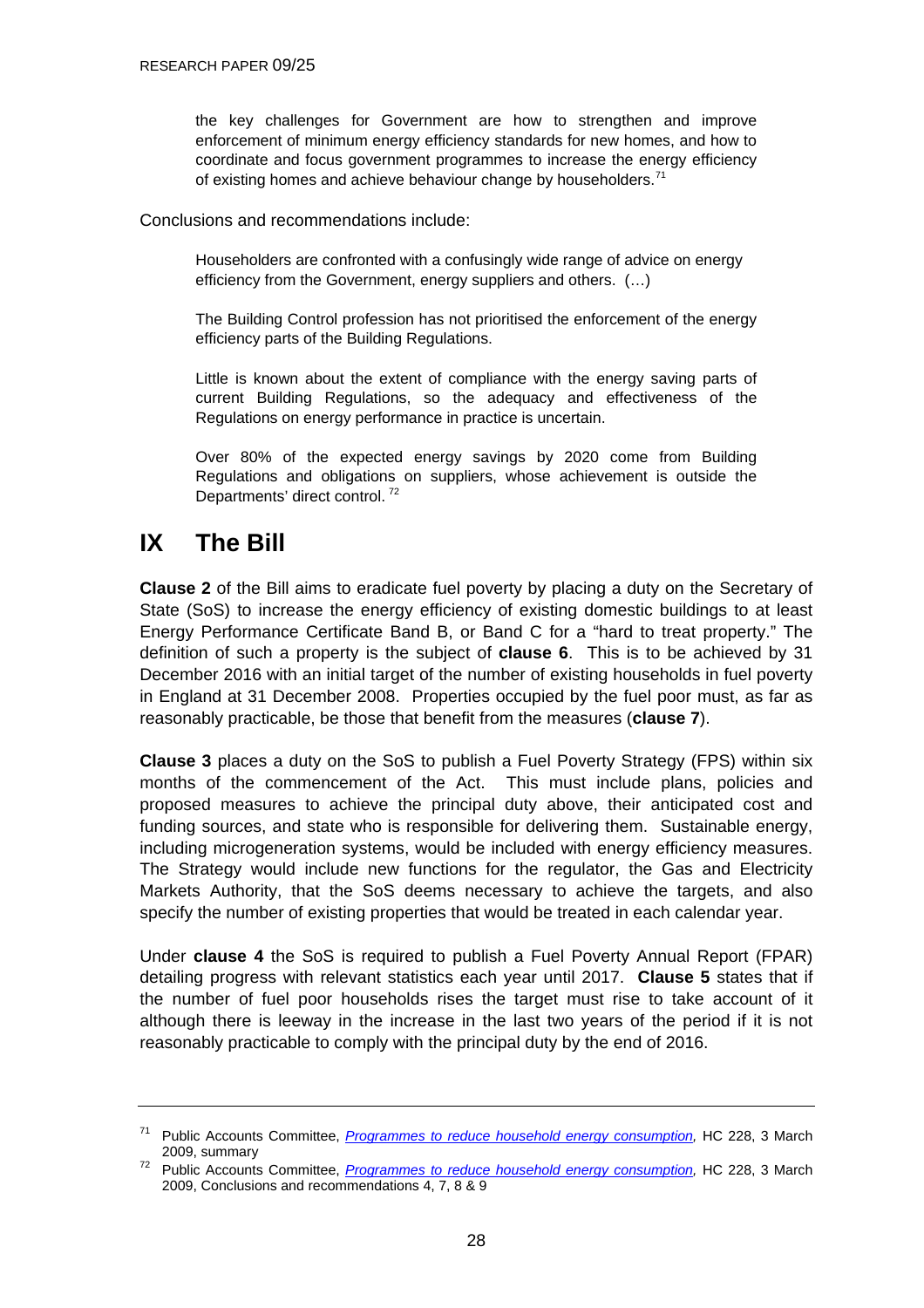<span id="page-28-0"></span>Under **clause 8** the SoS must amend the FPS if there is inadequate progress towards the principal duty or insufficient properties have been made fuel poor proof as reported in a FPAR.

**Clause 9** specifies that the SoS must consult with stakeholders before publication of the FPS, FPAR and regulations under the Act.

**Clauses 10 and 11** about social tariffs and Energy Performance Certificates have already been described in section V and sections IIIC1 & IVA respectively.

The text of the Bill is available online. $73$ 

<sup>73</sup> <http://services.parliament.uk/bills/2008-09/fuelpoverty.html>